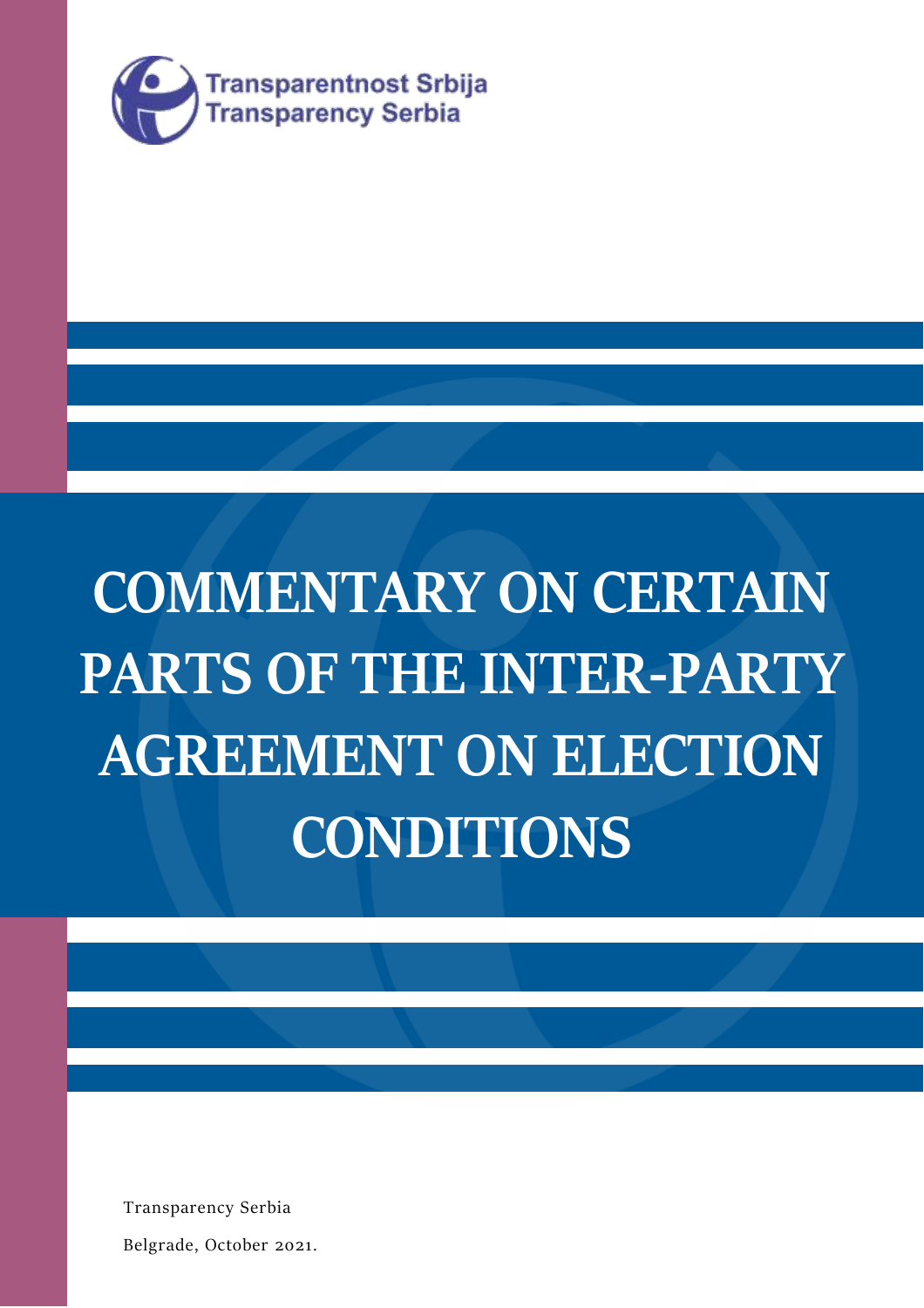# **CONTENT**

| 1. | GENERAL FRAMEWORK OF THE CONCLUSION ON IMPROVING THE CONDITIONS FOR                   |  |
|----|---------------------------------------------------------------------------------------|--|
| 1. | <b>GENERAL RULES OF ELECTION PROCEDURE AND CANDIDACY PROCEDURE 6</b>                  |  |
|    |                                                                                       |  |
|    | B. - Voting on the territory of the Autonomous Province of Kosovo and Metohija 7      |  |
|    |                                                                                       |  |
|    | a) Temporary change of permanent composition of the Republic Election Commission  7   |  |
|    |                                                                                       |  |
|    | c) Temporary solution for the permanent composition of the local election commission8 |  |
|    | Change of criteria for the election of permanent composition of the election          |  |
|    | e) Temporary change of the permanent composition of polling stations9                 |  |
|    |                                                                                       |  |
|    | g) Increasing transparency of the work of election administration bodies 10           |  |
|    |                                                                                       |  |
|    |                                                                                       |  |
|    |                                                                                       |  |
|    |                                                                                       |  |
|    |                                                                                       |  |
|    | E. - The position of national minority parties in the electoral process 12            |  |
|    |                                                                                       |  |
|    |                                                                                       |  |
|    | b) Informing citizens about keeping voter list and checking data in the voter list 14 |  |
|    | 3. ELECTION DAY, VOTING AT THE POLLING STATION, DETERMINATION OF VOTING RESULTS       |  |
|    |                                                                                       |  |
|    | a) Prevention of abuse when a voter votes outside the polling station14               |  |
|    |                                                                                       |  |

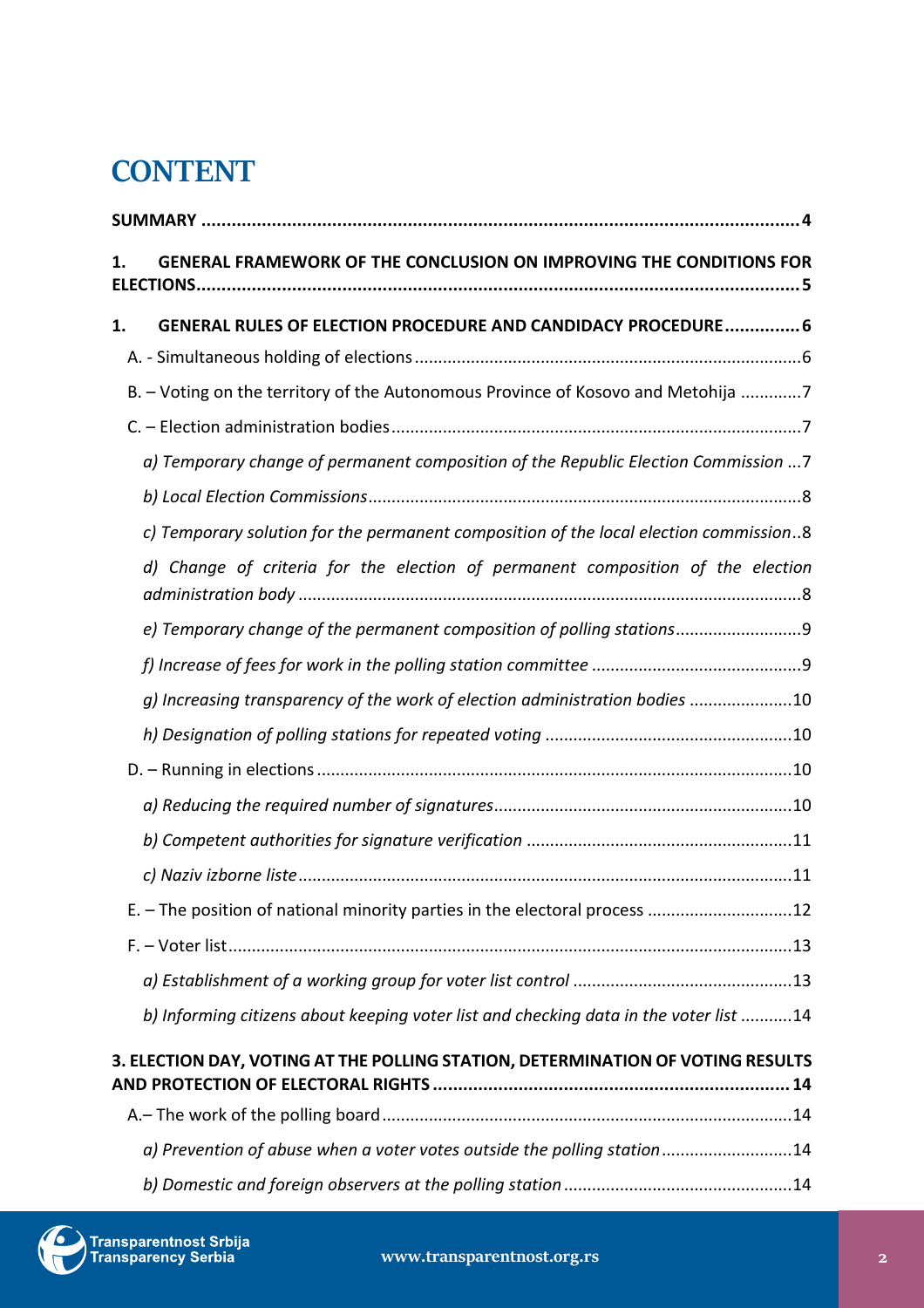| c) Position of representatives of opposition electoral lists at the polling station 15        |  |  |
|-----------------------------------------------------------------------------------------------|--|--|
| d) Special insistence on preventing certain irregularities in the work of polling stations 15 |  |  |
| e) Establishing legal procedures for eliminating errors in the minutes of the work of the     |  |  |
| B. - Determining the results of voting and protecting the right to vote 16                    |  |  |
|                                                                                               |  |  |
|                                                                                               |  |  |
|                                                                                               |  |  |
| d) Special rights of members of the REC regarding the control of the regularity of the        |  |  |
| e) Control of the accuracy of the polling station committee work according to a random        |  |  |
|                                                                                               |  |  |
| 4. FINANCING ELECTION CAMPAIGN AND PREVENTING ABUSE OF PUBLIC RESOURCES IN                    |  |  |
| A. - Allocation of funds from public sources to finance the political campaign18              |  |  |
| B. - Publication of a preliminary report on election campaign expenses19                      |  |  |
|                                                                                               |  |  |
|                                                                                               |  |  |
|                                                                                               |  |  |
|                                                                                               |  |  |
|                                                                                               |  |  |
|                                                                                               |  |  |
|                                                                                               |  |  |
|                                                                                               |  |  |
|                                                                                               |  |  |
|                                                                                               |  |  |
| c) Establishment of a distribution key for the public media service23                         |  |  |
|                                                                                               |  |  |
| 6. CONTROL MECHANISM FOR IMPLEMENTATION OF THE AGREEMENT 24                                   |  |  |

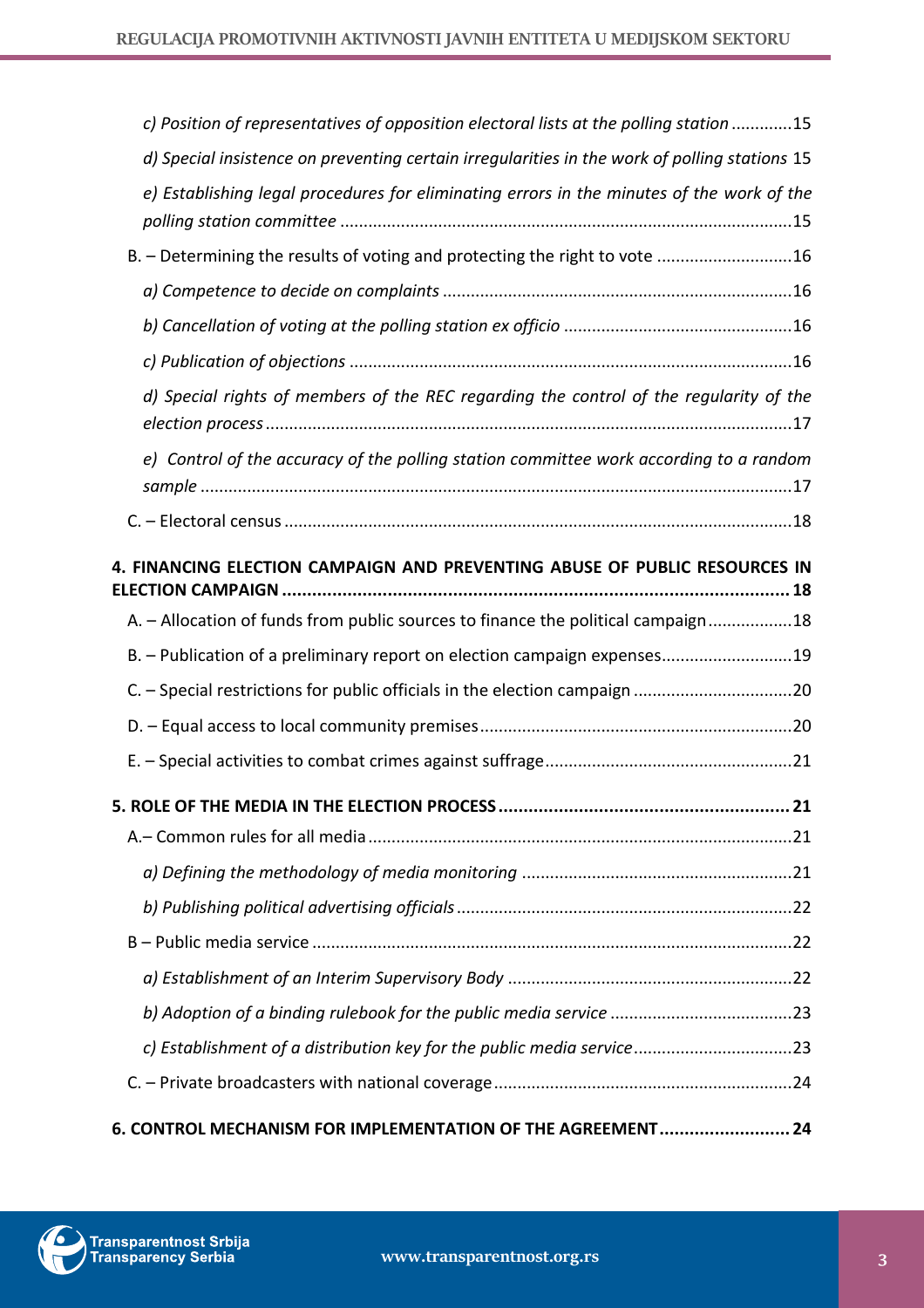# <span id="page-3-0"></span>**SUMMARY**

The political Agreement between the two ruling and seven opposition political parties and the Speaker of the National Assembly envisages some measures that can increase the integrity of the election process and the equality of the participants. Still, many problems are not touched at all or only seemingly solved. In addition, part of the Agreement on calling early parliamentary elections and establishing a "Control Body" is a violation of the Constitution and the Law.

When it comes to financing the election campaign and preventing the misuse of public resources, these improvements are minimal they do not solve all the problems that are already well known in public, and there are no indications that measures will be taken to follow all ODIHR recommendations to Serbia after the 2020 and 2016 parliamentary elections and the 2017 presidential elections.

It is proposed to increase the budget funds divided by the participants in the elections into equal parts (30% instead of 20% of the total amount). There are no additional rules for classifying campaign costs between multiple elections, which will be held simultaneously. It is planned to introduce the obligation to submit preliminary reports on campaign expenses five days before the elections. This measure will increase transparency only if the parties publish both already paid costs and the agreed obligations because, in practice, about 90% of the costs are paid after the given date.

A helpful novelty is the publication of the price list of advertising media in the campaign, but

the rules should be specified when it comes to discounts, deferred payment and payment of advertisements through marketing agencies.

The new rules on banning media coverage of certain activities of public officials (ceremonial opening of infrastructure facilities) are entirely inadequate - instead of banning the media, the promotional activities of public officials in the campaign should be limited. Such restrictions should apply to other officials, not just those on the electoral list, and should certainly apply throughout the campaign, not just ten days before the election.

From the point of view of the rule of law, the main problem is that the inter-party Agreement envisages obligations for state bodies - among others for the Government and the President of the Republic (determining that the President will dissolve the National Assembly and call elections within a specific deadline). Such an agreement violates the constitutional provision according to which "political parties cannot directly exercise power, nor subordinate it to themselves." Similarly, there is no legal basis for the Inter-party Agreement to provide for the establishment of a "Control Body", which should have powers concerning state bodies and holders of public authority.

#### *Note:*

*The full text of the Agreement was published on the website of the National Assembly as a [scanned document.](http://www.parlament.gov.rs/upload/documents/dokumenta/013-217_21_Sporuum.pdf) Therefore, the [text](http://www.parlament.gov.rs/upload/documents/dokumenta/013-217_21_Sporazum.pdf) published in the form that allows further usage from one of the participants in the Inter-party Dialogue (DJB) was used for the analysis.*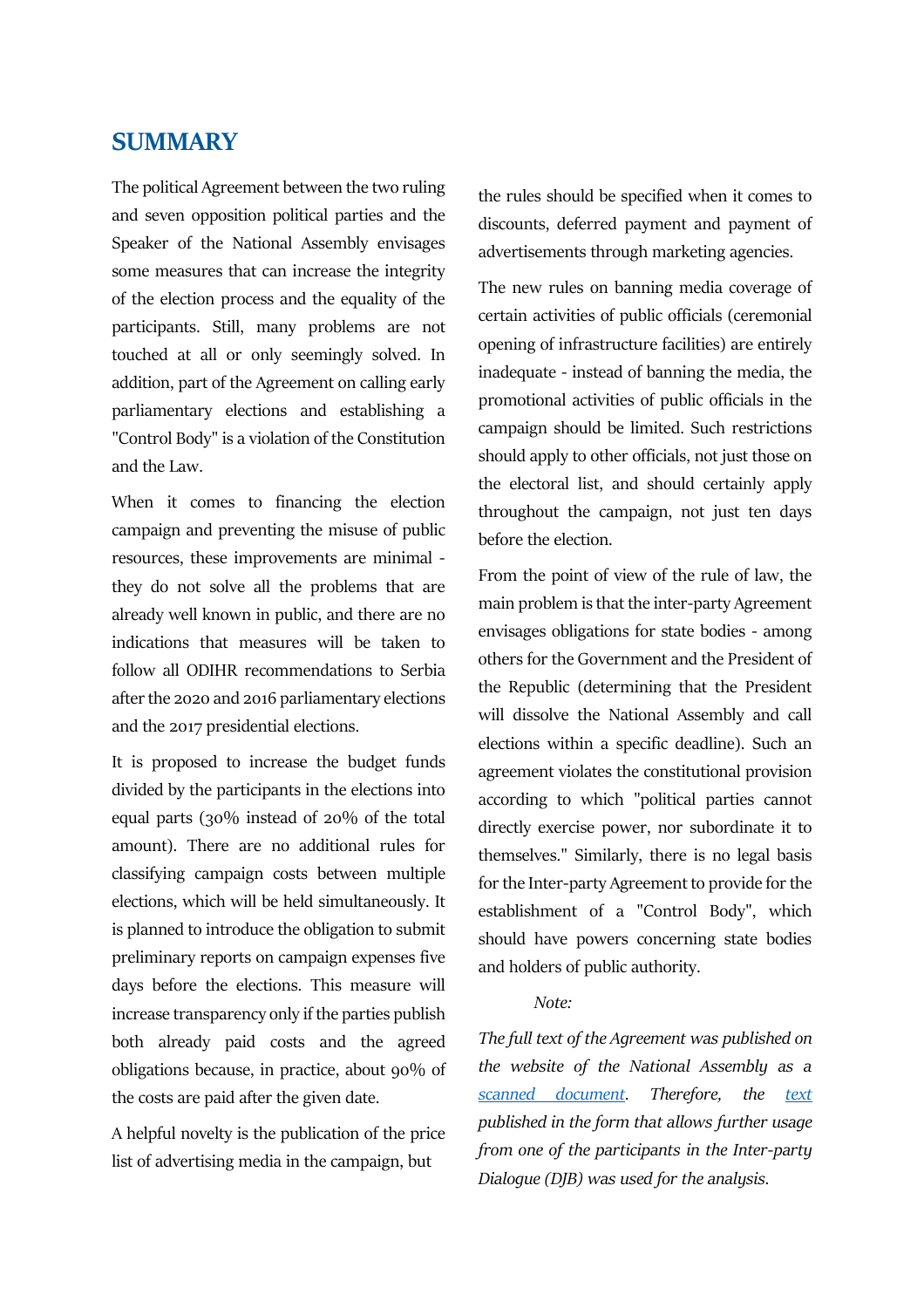*\* TS's comments are given after individual points of Conclusion, in red letters.* 

*\*\* Only those articles of the Agreement that we have commented on are listed in the content.*

# **CONCLUSION OF THE INTER-PARTY DIALOGUE ON IMPROVING THE CONDITIONS FOR HOLDING ELECTIONS UNDER THE AUSPICES OF THE PRESIDENT OF THE NATIONAL ASSEMBLY**

# <span id="page-4-0"></span>**1. GENERAL FRAMEWORK OF THE CONCLUSION ON IMPROVING THE CONDITIONS FOR ELECTIONS**

# Article 1

(1) The inter-party Dialogue on improving the conditions for holding elections conducted under the auspices of the Speaker of the National Assembly determined the Working Body for the Preparation of the Conclusion on Improving the Conditions for Holding Elections, consisting of representatives of the following political parties and political movements: "Dosta je bilo", the Serbian Movement Dveri, the Democratic Party of Serbia, the Movement for the Renewal of the Kingdom of Serbia, the Serbian Radical Party, Healthy Serbia and the Serbian Party Zavetnici (hereinafter: the Working Body).

(2) Members of the Working Body in good faith held talks on improving the conditions for holding elections in the Republic of Serbia, which included all important issues of the election process, grouped into the following four parts: 1) General rules of election

procedure and candidacy procedure 2) Voting at the polling station, determining the election results and protection of the right to vote 3) Financing of political activities and prevention of misuse of public resources in the election campaign and 4) The role of the media in the election process.

#### Article 2

(1) Starting from the fact that regular elections for the President of the Republic and the Assembly of the City of Belgrade are held in the first half of 2022 and that the implementation of these conclusions should begin as soon as possible, it is concluded that there is not enough time to proceed with structural reforms, as well as radical changes in the existing electoral system, as such reforms cannot be implemented until regular presidential elections are held.

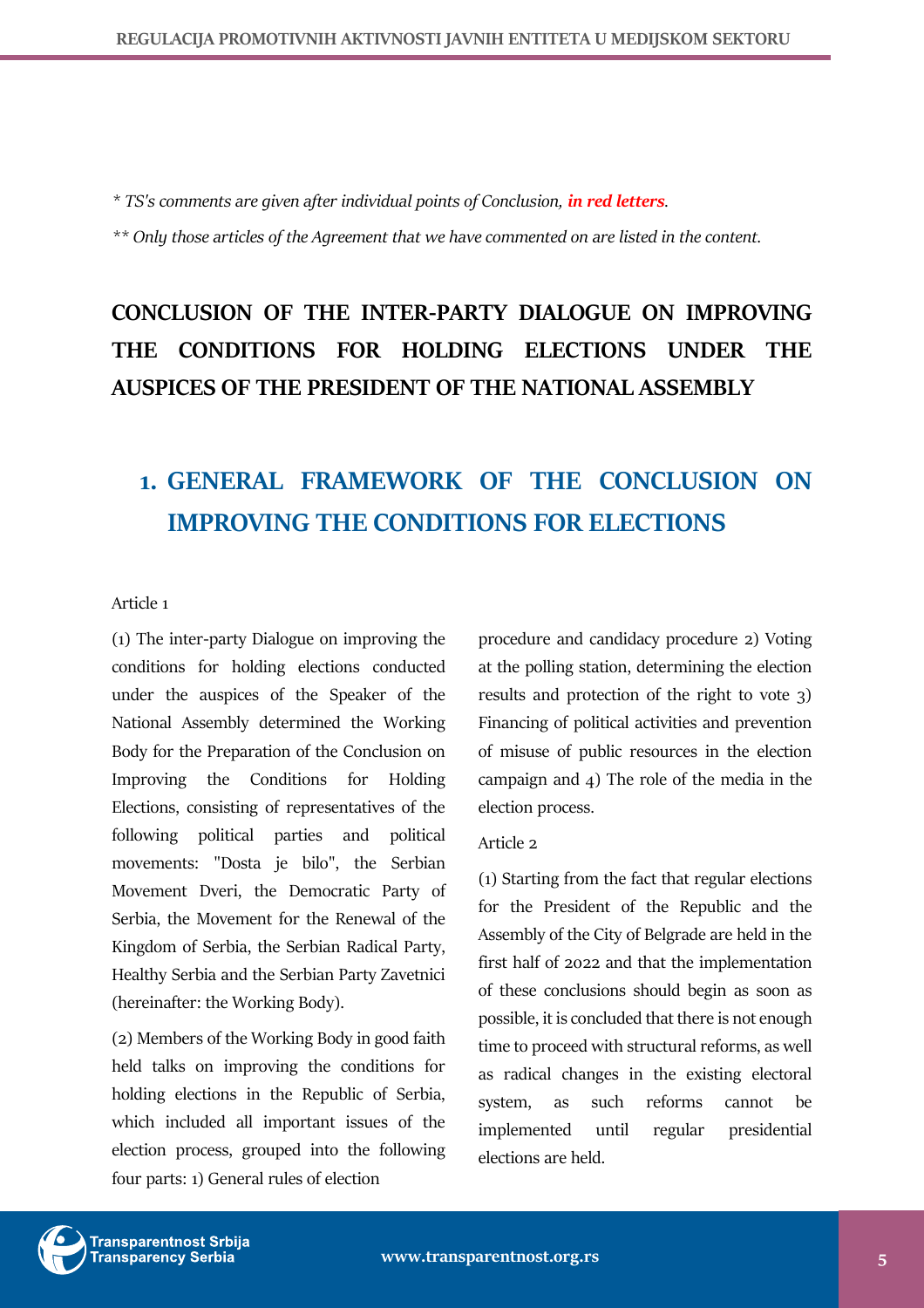(2) In this phase of the Dialogue, the improvement of the existing proportional electoral system is considered, in which the Republic of Serbia is one constituency.

(3) After the end of the elections in 2022, a dialogue will continue in which the possibilities for structural changes in the electoral system, i.e., broader reforms of the existing electoral system, will be discussed.

*TS comment:*

*Article 2 states that regular presidential and Belgrade elections will be held in the first half of 2022 and that there is no time for structural reforms of the electoral system, including the improvement of the existing proportional electoral system in which the Republic of Serbia is one constituency. However, the parliamentary elections have not been called yet, nor are there any conditions for that (the mandate of the Assembly and the Government lasts until 2024).*

# <span id="page-5-0"></span>**1. GENERAL RULES OF ELECTION PROCEDURE AND CANDIDACY PROCEDURE**

# <span id="page-5-1"></span>**A. - Simultaneous holding of elections**

# Article 3

(1) On the same day, April 3, 2022, regular elections for the President of the Republic, regular elections for councillors in the Assembly of the City of Belgrade and extraordinary elections for deputies shall be held.

(2) Elections for the President of the Republic shall be called by the President of the National Assembly on March 2, 2022.

(3) Elections for People's Deputies shall be called by the President of the Republic on February 15, 2022.

(4) Elections for members of the Assembly of the City of Belgrade shall be announced by the President of the National Assembly on February 15, 2022.

# *TS comment:*

*This Article states that on April 3, 2022. parliamentary elections will also be held, and the President of the Republic will call them on February 15, 2022. However, according to Article 109 of the Constitution, an elaborated Government proposal to dissolve the National Assembly should precede for the President to call elections for deputies at all. In other words, the group of political parties that signed the Agreement determined the task of the Government of Serbia and the President of Serbia, for which they cannot be competent. The fact that the parties' representatives that make up the Government (and the party whose President is also the President of the Republic) signed the Agreement does not change anything. Namely, Article 5, paragraph 4 of the Constitution prescribes that "political parties may not directly exercise power, nor subordinate it to themselves."* 

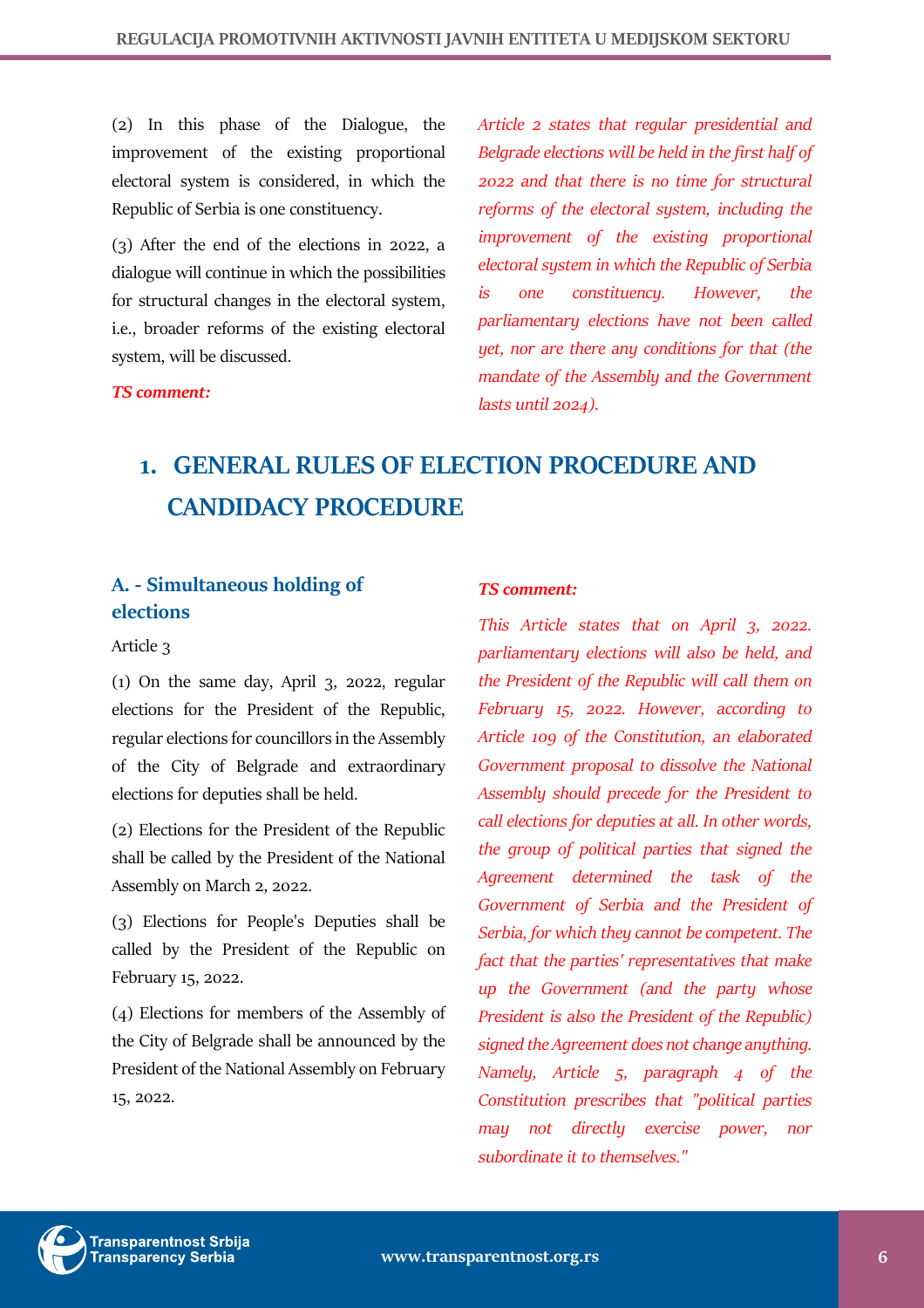# <span id="page-6-0"></span>**B. – Voting on the territory of the Autonomous Province of Kosovo and Metohija**

#### Article 4.

(1) Citizens of the Republic of Serbia living in the territory of the Autonomous Province of Kosovo and Metohija must be enabled to exercise their constitutionally guaranteed right to vote and to vote in the territory of the Autonomous Province of Kosovo and Metohija.

(2) Given that voting in the territory of the Autonomous Province of Kosovo and Metohija due to the specific security and political situation cannot be conducted in the same way as in other parts of the Republic of Serbia, the Law on Election of Deputies should provide a legal basis for elections in the Autonomous Province Kosovo and Metohija are conducted according to a special procedure, in cooperation with the OSCE.

(3) The Law on the Election of People's Deputies shall provide a legal basis for at least one member of each polling station committee in the territory of the Autonomous Province of Kosovo and Metohija to be elected on the proposal of the opposition electoral list, i.e., electoral lists proposed by a non-parliamentary party, i.e., electoral lists proposed by a parliamentary party that is not part of the ruling coalition

# <span id="page-6-1"></span>**C. – Election administration bodies**

<span id="page-6-2"></span>*a) Temporary change of permanent composition of the Republic Election Commission*

#### Article 5.

(1) The Law on the Election of People's Deputies shall provide that the first subsequent elections for the President of the Republic and the elections for People's Deputies shall be conducted by the changed permanent composition of the Republic Election Commission with 23 members and 23 deputy members.

(2) Seventeen members and deputy members shall be elected following the applicable regulations. The remaining six members and deputy members shall be elected by the National Assembly on the proposal of the Speaker of the National Assembly, out of which three members and three deputy members shall be elected on the proposal of the parties participating in the Inter-party Dialogue under the auspices of the European Parliament. The remaining three members and three deputy members shall be elected on the proposal of the parties participating in the inter-party Dialogue under the auspices of the Speaker.

#### *TS comment:*

*The document does not provide criteria for selecting additional REC members. Namely, the Agreement was signed by seven political* 

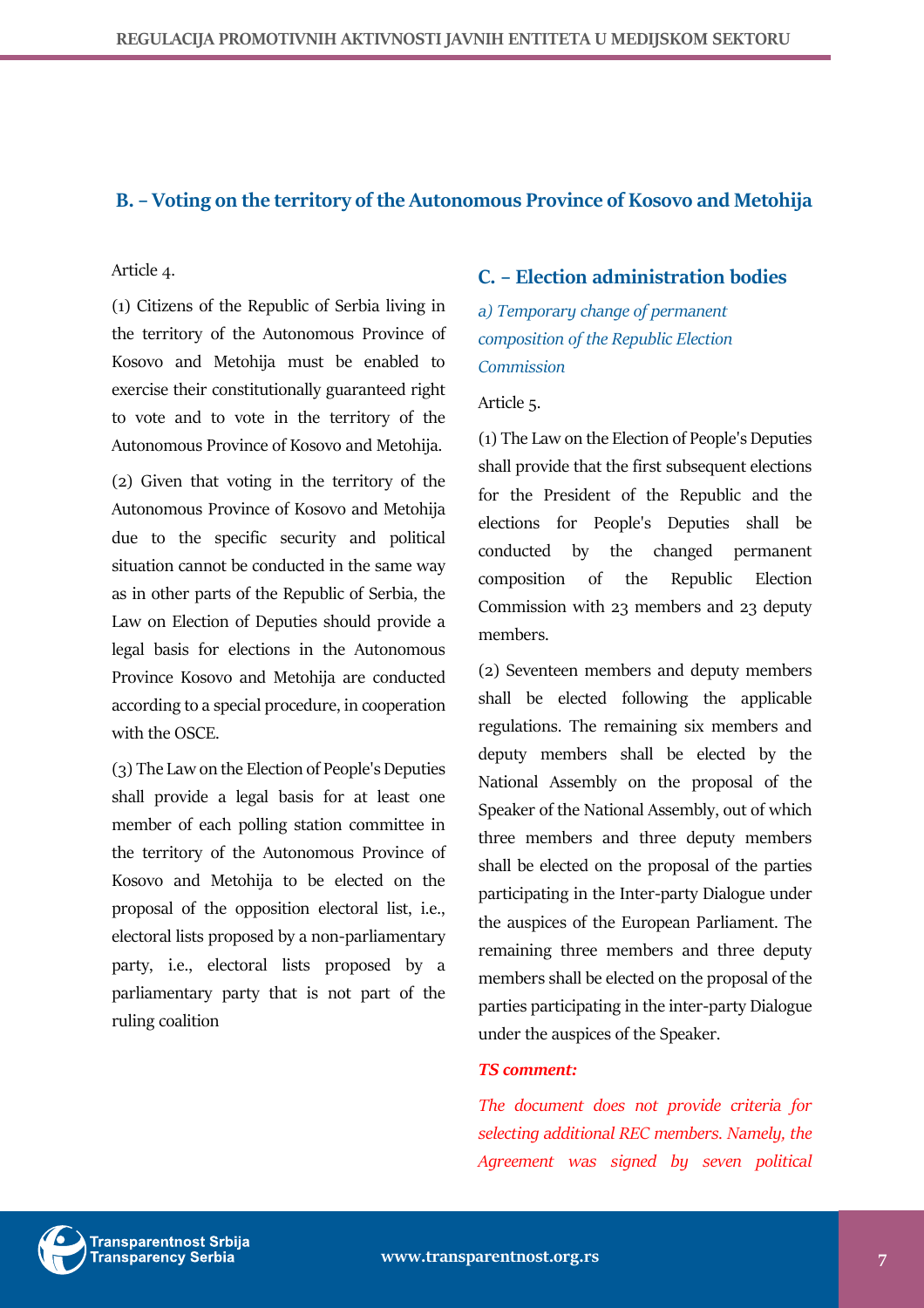*organizations participating in the Dialogue under the auspices of the National Assembly. The participants in that Dialogue were given a "quota" of three members and three deputy members of the REC in the temporarily expanded composition. It is possible that a similar problem exists when it comes to the parties that participated in the second Dialogue (with the mediation of the EU 8 parliaments). The problem is even more significant concerning other points of the Agreement, where the appointment of a smaller number of representatives of the non-parliamentary opposition in certain bodies is envisaged. The absence of additional rules on these issues in the Agreement opens the door to disputes in its application.*

# *b) Local Election Commissions*

# <span id="page-7-0"></span>Article 6.

(1) The Law on the Election of People's Deputies shall provide that city and municipal election commissions (hereinafter: local election commissions) shall be the third body for conducting elections for deputies and elections for President of the Republic (hereinafter: elections at the national level) in addition to the Republic Election Commission and polling station committees.

(2) The local election commission should have a permanent and expanded composition.

(3) When the local election commission conducts elections at the republic level, its extended composition shall consist of representatives of all submitters of electoral lists at the republic level.

(4) The local election commission should have specific competencies in the election procedure,

such as the handover of election material, the formation of polling stations, resolving legal remedies in the first instance on irregularities in the work of polling stations.

# <span id="page-7-1"></span>*c) Temporary solution for the permanent composition of the local election commission*

# Article 7.

(1) The Law on the Election of People's Deputies shall provide that the first subsequent elections for the President of the Republic and the elections for People's Deputies shall be conducted by local election commissions, which shall have a changed permanent composition.

(2) In addition to the members and deputy members of the local election commission who are appointed according to general rules, one member and one deputy member shall be appointed to the permanent composition of the local election commission on the proposal of the Speaker of the National Assembly, who makes this proposal after consultations with opposition parties participating in the interparty Dialogue and other opposition parties that show interest in it.

# <span id="page-7-2"></span>*d) Change of criteria for the election of permanent composition of the election administration body*

# Član 8.

(1) The criteria for appointing members of permanent election bodies should be changed since, according to the valid criteria, electoral lists that have not won enough mandates to form a parliamentary or councillor group

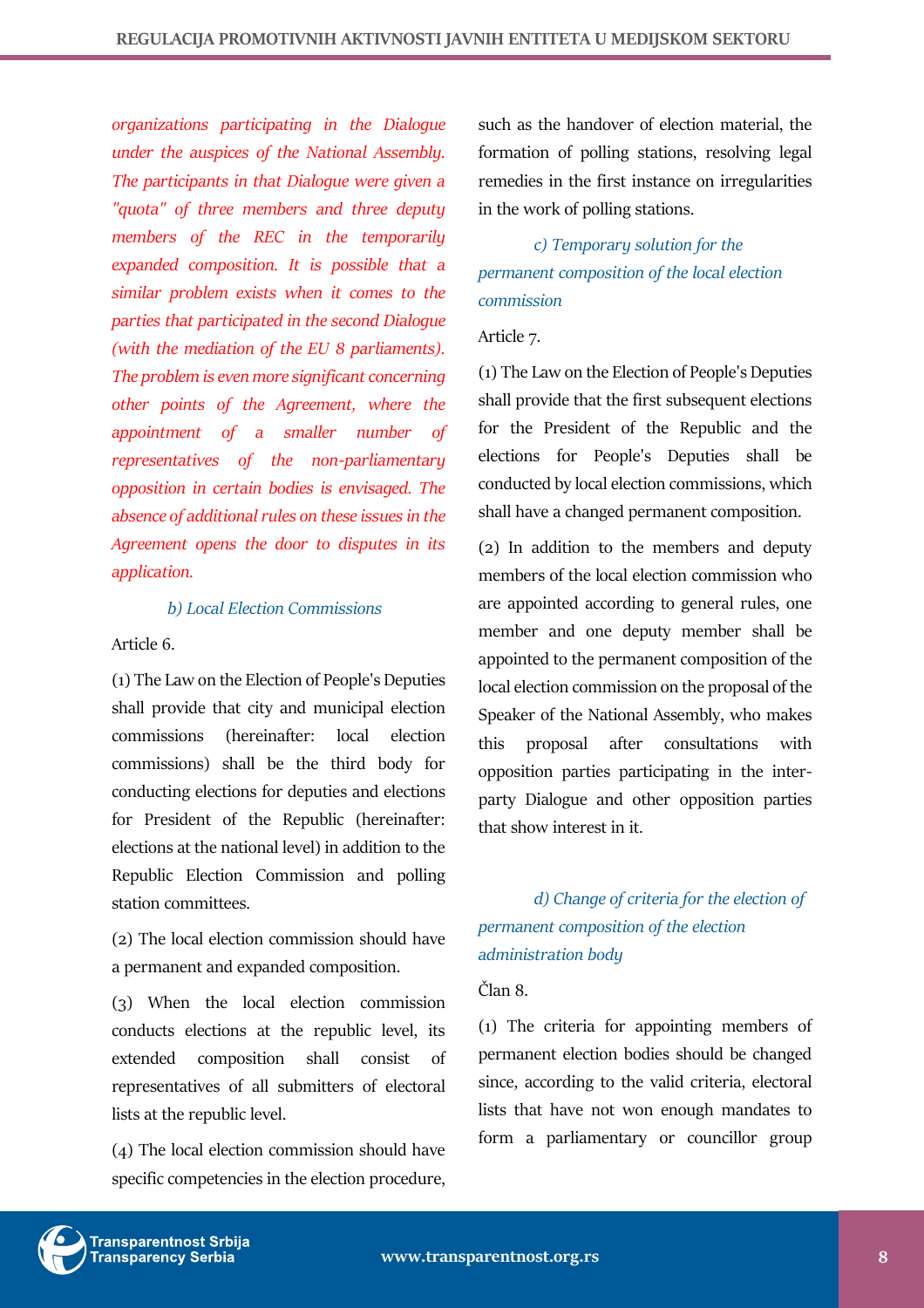cannot nominate members of permanent election bodies.

(2) Amendments to the law on the Election of People's Deputies provide that in terms of nominating members of the Republic Electoral Commission in permanent composition, i.e., in terms of proposing members of permanent polling stations, a parliamentary group may be considered a single deputy or a group of deputies less than five deputies if the following conditions are met: 1) that all these MPs are elected from the same electoral list, 2) that the electoral list on which they were elected did not win as many seats as needed to form a parliamentary group, 3) that none of them joined another parliamentary group groups and 4) that they all signed a proposal to appoint a certain number of members and deputy members to the permanent composition of the Republic Election Commission, i.e., polling boards.

(3) Amendments to the Law on Local Elections provide that in terms of nominating members of local election commissions in permanent composition, i.e., that in terms of proposing members of polling station committees in permanent composition, a single councillor or a group of less than is required for the formation of a councillor group if the following conditions are met: 1) that all these councillors are elected from the same electoral list, 2) that the electoral list on which they were elected did not win as many seats as needed for the formation of the councillor group, 3) joined another group of councillors and 4) that they all signed a proposal to appoint a certain number of members and deputy members to the

permanent composition of the local election commission, i.e. polling boards.

# <span id="page-8-0"></span>*e) Temporary change of the permanent composition of polling stations*

#### Article 9.

(1) The Law on the Election of People's Deputies shall provide that the first subsequent elections for the President of the Republic and the elections for People's Deputies shall be conducted by a changed permanent composition of the Polling Station Committee consisting of 4 members and 4 deputy members.

(2) Three members and deputy members shall be elected under applicable regulations, while the Republic Election Commission shall elect one member and one deputy member on the proposal of the Speaker of the National Assembly, which makes this proposal after consultations with opposition parties participating in the inter-party Dialogue and other opposition parties that show interest in it.

(3) The same rule shall apply to the referendum and the next local elections.

# <span id="page-8-1"></span>*f) Increase of fees for work in the polling station committee*

#### Article 10.

By changing the bylaw of the Republic Election Commission, it will be envisaged that the remuneration for work in the polling board will increase from 1,500 dinars to 2,000 dinars.

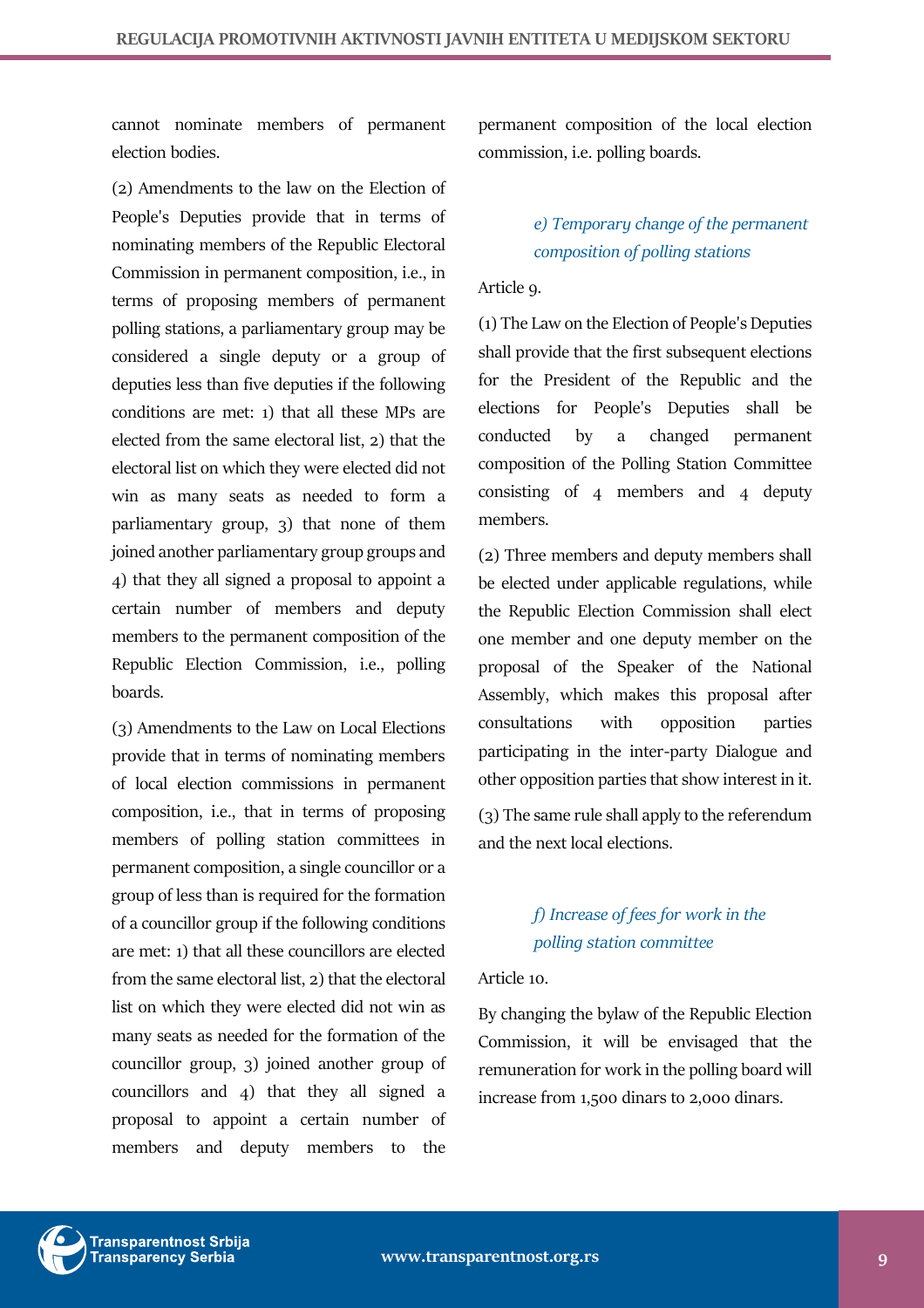#### *TS comment:*

*While the increase in the fee for polling station members can be assessed as a positive measure from the point of view of controlling the election process, it is unfortunate that the opportunity was not used to reduce budget costs in parallel with the increase in the fee for polling station members by stipulating that those political parties that have representatives in the permanent composition of polling stations are not entitled to compensation for members of polling stations that they appoint to the extended composition of those bodies. As a result, it can easily happen that budget funds are wasted, that is, that they partially serve to finance the work of party members and not to control the election process.*

# <span id="page-9-0"></span>*g) Increasing transparency of the work of election administration bodies*

Article 11.

The Law on the Election of People's Deputies will envisage the following obligations of the bodies for conducting elections, which will increase the transparency of their work:

1) Sessions of the Republic Election Commission are broadcast live on its website;

2) Minutes from the sessions of the Republic Election Commission are published on its website;

3) The entry of the voting results data from polling stations, from the beginning to the end, is transmitted on the website of the Republic Election Commission;

4) All minutes on the polling stations work shall be scanned and published as soon as possible on

the website of the Republic Election Commission, and if errors in filling in the minutes on the work of the polling station are corrected, an act on correcting the minutes shall be published;

5) Every voter has the right to request information from the election administration body responsible for keeping the election material on whether it is recorded in the excerpt from the voter list that he/she voted.

#### *TS comment:*

*These are helpful changes, partially implemented in the previous parliamentary elections.*

# <span id="page-9-1"></span>*h) Designation of polling stations for repeated voting*

#### Article 12

By-laws of the Republic Electoral Commission should clearly stipulate that in case of repeated voting at a polling station, each submitter of the electoral list has the right to change his representatives in the polling station and if he did not appoint his representatives in the polling station at that polling station conducting repeated voting.

# <span id="page-9-3"></span><span id="page-9-2"></span>**D. – Running in elections**

*a) Reducing the required number of signatures*

#### Article 13.

(1) The Law on the Election of Deputies shall reduce the number of voter signatures required to submit the electoral list of a national minority party in the elections for deputies to 5,000.

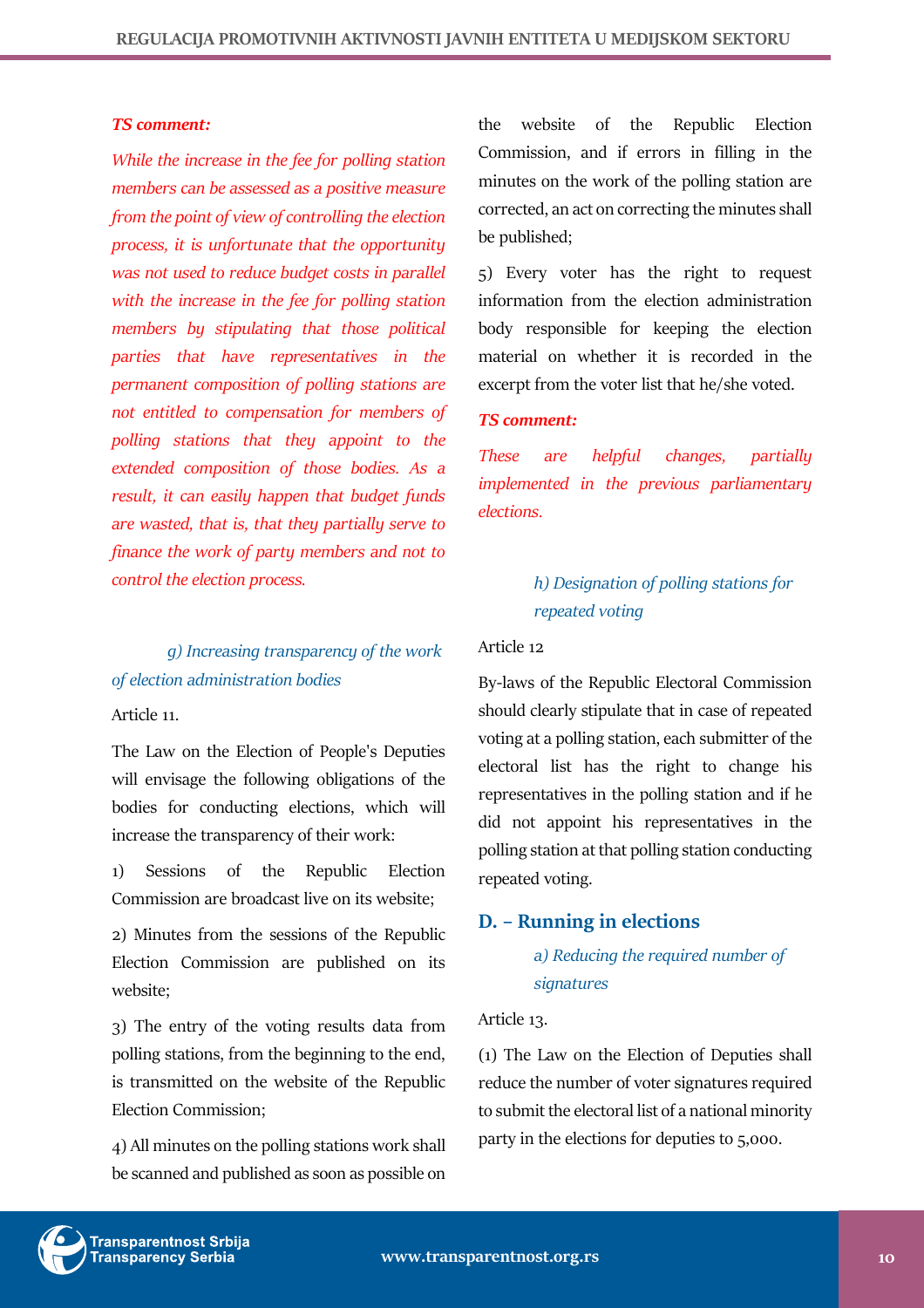(2) The Law on Local Elections should stipulate the principle that the number of signatures required for submitting an electoral list does not depend on the number of councillors in the assemblies of the local self-government unit but on the number of voters on the day of calling the elections. support at least:

> - 200 voters in local self-government units with up to 20,000 voters,

> - 300 voters in local self-government units with up to 30,000 voters,

> - 500 voters in local self-government units with up to 50,000 voters,

> - 600 voters in local self-government units with up to 70,000 voters,

> - 800 voters in local self-government units with up to 100,000 voters,

> - 1,000 voters in local self-government units with up to 500,000 voters.

> - 3,000 voters in local self-government units with more than 500,000 voters.

3) By the Provincial Assembly decision on the election of deputies to the Assembly of the Autonomous Province of Vojvodina, reduce the number of signatures required for submitting the electoral list in the provincial polls from 6,000 to 4,000, and reduce the number of signatures for submitting the electoral list of national minority parties from 3,000 at 2,000.

(4) The Law on Local Elections should stipulate that all valid voters' signatures, submitted by the submitter of the electoral list, which is greater than the number prescribed for submitting the electoral list, shall not be counted in the submitted signatures and shall

not be rejected if repeated when submitting a next electoral list.

#### *TS comment:*

*The changed rules are planned to reduce demands placed on the national minorities' parties. Such a change is justified. On the other hand, the regulations on campaign financing for these parties have not changed, so they will receive the same level of budget funds as the "majority", although they will have lower costs related to one of the activities during the campaign (signature verification).*

# <span id="page-10-0"></span>*b) Competent authorities for signature verification*

#### Article 14.

(1) Amendments to the law on the Election of People's Deputies, enacted immediately after the abolition of the state of emergency, shall remain in force.

(2) During the candidacy process, one city or municipal certifier shall be on duty in the premises of local communities, and electoral lists shall be given the opportunity to set up a table with computers and a printer in the premises of local communities to prepare a voter statement.

# *c) Naziv izborne liste*

#### <span id="page-10-1"></span>Article 15.

In terms of the possibility of determining the name of their electoral list, political parties should be equated with party coalitions, i.e., groups of citizens.

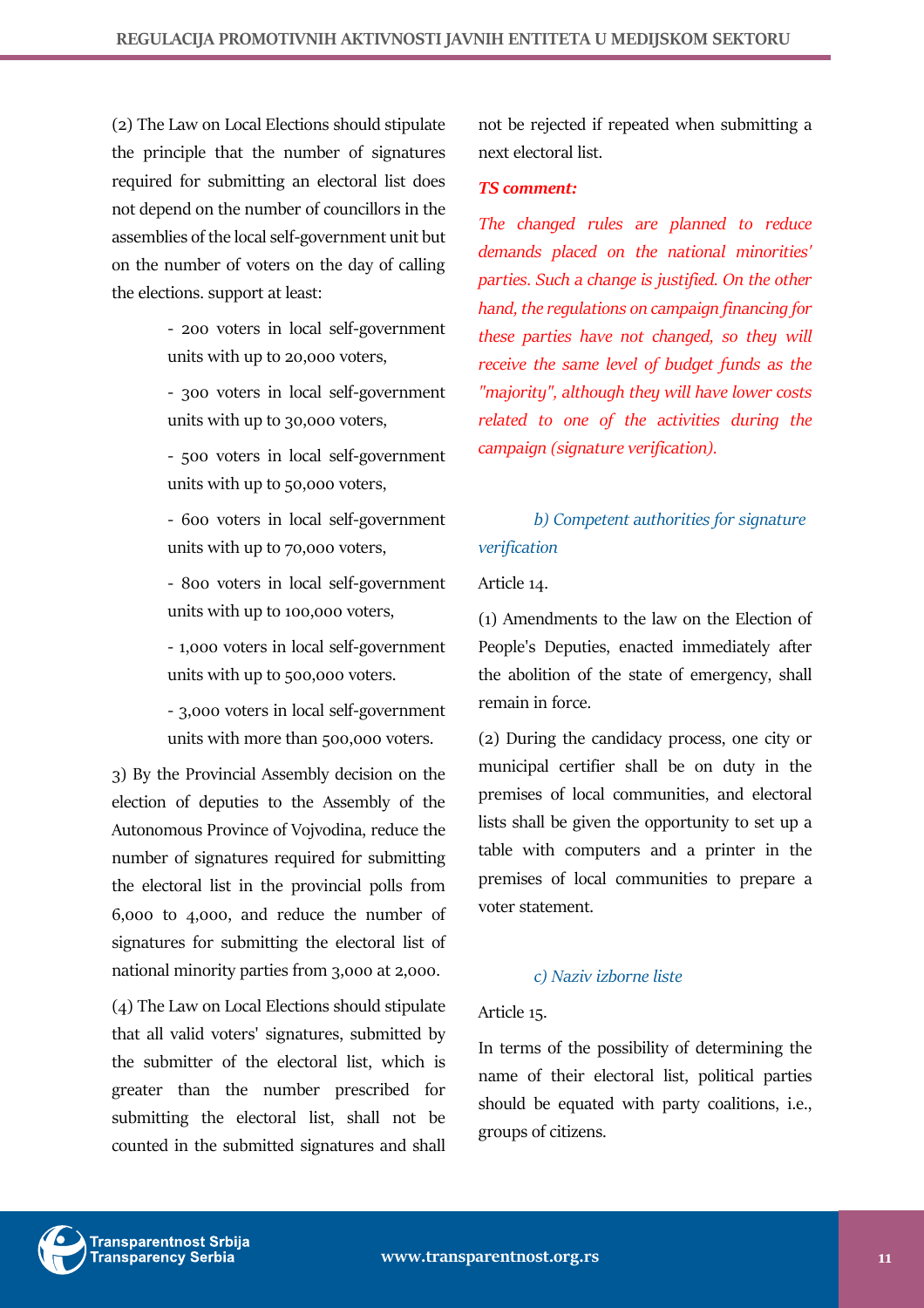#### *TS comment:*

*It is unclear what should be equated through the Agreement reached under this point. Namely, the legal solution in Article 42 of the Law on the Election of Deputies reads: "The name of the electoral list is determined by the name of the political party submitting the list, and the name may include the name and surname of the person designated by the political party.*

*If two or more political parties submit a joint electoral list, the name of the electoral list and a maximum of two holders of the electoral list shall be determined by the Agreement.*

*Along with the name of the electoral list of a group of citizens, the submitter determines a closer designation of that list. The name may include the name and surname of the person designated by the group of citizens as the holder of the electoral list.*

*A person designated as the holder of the electoral list may be a candidate for MP.*

*The person designated as the holder of the electoral list may be a candidate for another state body for which elections are being held at the same time. "*

# <span id="page-11-0"></span>**E. – The position of national minority parties in the electoral process**

Article 16.

(1) Electoral lists submitted by political parties of national minorities should have a privileged status when running for office and assigning mandates.

(2) The Law on the Election of Deputies shall explicitly prohibit the circumvention of the law

and authorize the Republic Electoral Commission not to recognize a certain submitter of the electoral list as a political party of a national minority if it determines that it is a majority party trying to circumvent the law.

#### *TS coment:*

*It is unclear what kind of privileges are meant in paragraph 1, as some of them already exist. It is unclear whether some new ones are envisaged or only existing ones are retained (e.g., counting the number of votes those lists received in increased amount, based on Article 81 of the Law on the Election of Deputies, which was amended before the 2020 elections). It is equally unclear how the REC could determine whether a majority party is circumventing the law by claiming to be a national minority party, that is, whether an amendment to the law is envisaged. Currently, the provision reads: "A political party of a national minority, in terms of paragraph 2 of this Article, is a party for which the Republic Electoral Commission has determined that its primary goal is to represent the interests of the national minority and protect and improve the rights of members of the national minority, accordingly with international legal standards.* 

*The Republic Electoral Commission decides by a special decision, at the proposal of the submitter of the electoral list – which must be submitted when submitting the electoral list - whether the submitter of the electoral list has the position of a political party of a national minority or a coalition of political parties of national minorities, in terms of paragraph 2 of this Article. The Republic Electoral Commission may request the opinion of the competent national council of a national minority on whether the* 

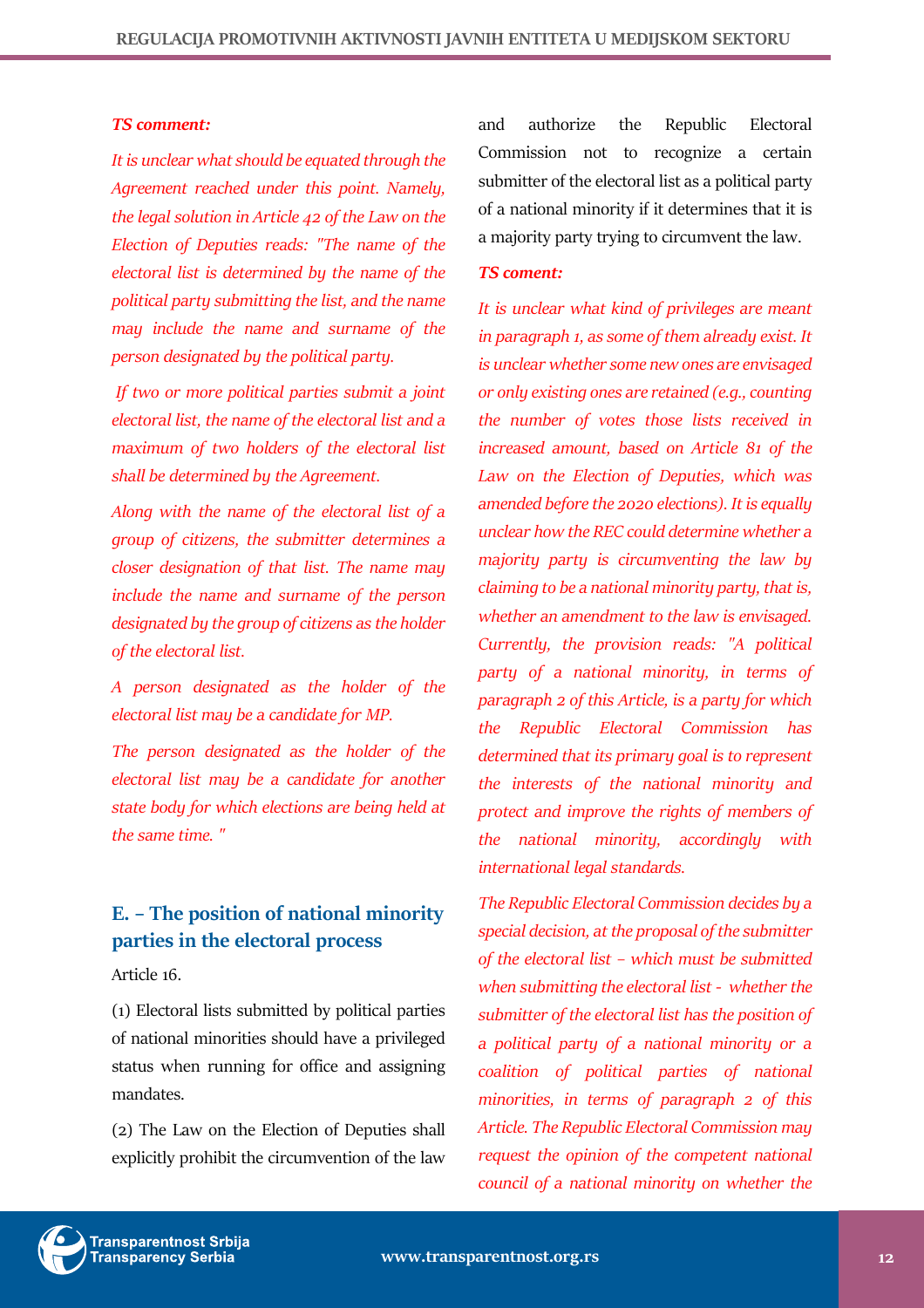*submitter of the electoral list is a political party of a national minority or a coalition of political parties of national minorities." The main problem is that there are no prescribed criteria based on which the REC could determine that the fact that a party has proclaimed as its primary goal a representation of the interests of a national minority is not true.*

# <span id="page-12-1"></span><span id="page-12-0"></span>**F. – Voter list**

# *a) Establishment of a working group for voter list control*

(1) The Government of the Republic of Serbia shall establish a Working Group for External Control of the Unified Voters' List, consisting of representatives of: Serbian Progressive Party, Socialist Party of Serbia, "Dosta je bilo", Serbian Movement Dveri, Democratic Party of Serbia, Movement for Renewal of the Kingdom of Serbia, Serbian Radical Party. Healthy Serbia, the Serbian Party of Defenders, the Government, the Ministry of State Administration and Local Self-Government and the Republic Election Commission, and three representatives of other opposition parties who show interest in it.

(2) Each member of the Working Group would have the right to submit to the Ministry of State Administration and Local Self-Government a request to verify the accuracy of data on individual voters in the Unified Voters' List including voters located in the Autonomous Province of Kosovo and Metohija.

(3) The Ministry of State Administration and Local Self-Government is obliged to submit to the Working Group every month for the previous month a statistical report on the situation and changes in the Unified Voters' List for each local self-government unit: number of new entries due to number of deletions based on death or other termination of suffrage; a number of entries due to change of residence and number of deletions due to change of residence.

(4) The Ministry of Internal Affairs is obliged to submit to the Working Group every month for the previous month data on the number of valid identity cards and passports for adults, as well as on the number of persons whose temporary residence abroad is longer than three months.

(5) The Ministry of State Administration and Local Self-Government shall, based on data obtained from the Ministry of the Interior, submit to the Working Group by the 10th of each month: the number of voters on the voter list who do not have a valid ID card; the number of persons who have a valid ID card and are not registered in the voter list; the number of persons whose data on residence in one local self-government unit is entered in the valid identity card, and who are entered in the part of the voter list kept by another local selfgovernment unit; the number of voters on the voter list who do not have a valid passport; the number of persons who have a valid passport and are not registered in the voter list; the number of voters on the voter list who have registered temporary residence abroad or according to the records are not in the country for more than three months.

(6) The Ministry of State Administration and Local Self-Government shall submit to the Working Group in electronic form by the 10th of the month for the previous month a list of

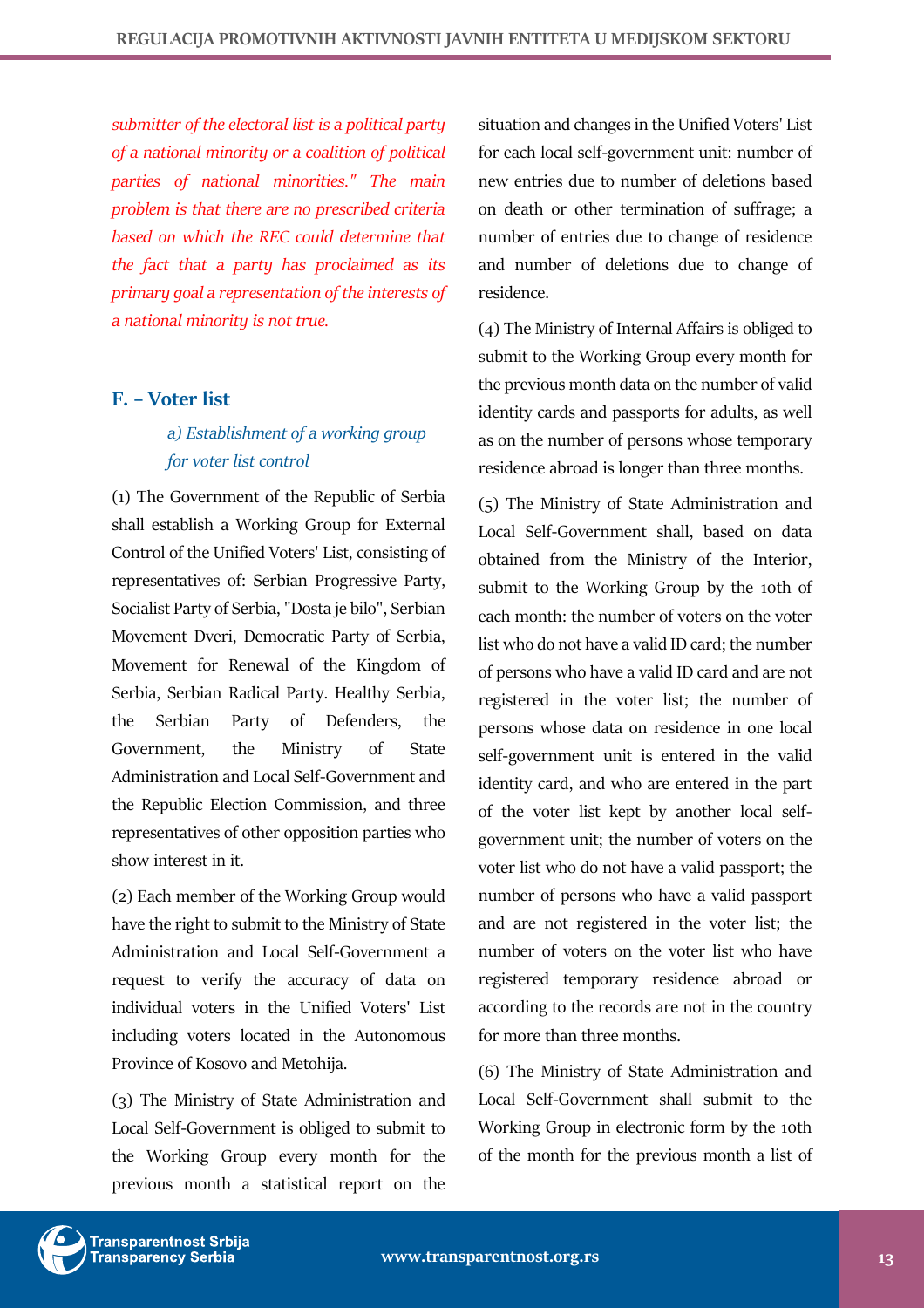names and surnames of voters for each unit of local self-government.

(7) The Republic Electoral Commission shall organize scanning of excerpts from the voter list from all polling stations and their automatic, electronic comparison with the contents of the Unified Voters' List, comparison with the death register, a database of valid identity cards and passports and the fact of stay in the country during elections and to initiate appropriate procedures in accordance with its competencies if it is determined that people who were not on the voter list, who did not have a valid identity card and/or who were not in the country according to the records voted.

(8) If it is determined that some persons are registered to have voted, but in fact, did not vote, the Republic Election Commission shall submit criminal charges to the competent prosecutor's office.

(9) The Working Group may request from the Ministry of State Administration and Local Self-Government other data and reports to verify the validity of the voter list. (e.g., the number of voters on the voter list at a particular address).

(10) The working group is formed for the period necessary for executing this Conclusion's tasks.

> <span id="page-13-0"></span>*b) Informing citizens about keeping voter list and checking data in the voter list*

# Article 18.

Competent state bodies (Government, Ministry of State Administration and Local Self-Government, Republic Election Commission) should conduct a public campaign aimed at informing citizens about how they can check whether they are registered to vote and how they can exercise their rights regarding changes in voter list.

# <span id="page-13-1"></span>**3. ELECTION DAY, VOTING AT THE POLLING STATION, DETERMINATION OF VOTING RESULTS AND PROTECTION OF ELECTORAL RIGHTS**

# <span id="page-13-2"></span>**A.– The work of the polling board**

# <span id="page-13-3"></span>*a) Prevention of abuse when a voter votes outside the polling station*

Article 19.

The Law on the Election of People's Deputies will stipulate that when an elector votes outside the polling station, at least one of the three commissioners of the polling station committee who goes to the elector must be a representative of the opposition electoral list, i.e., electoral lists submitted by a non-parliamentary party, or electoral lists submitted by a parliamentary party that is not part of the ruling coalition.

# <span id="page-13-4"></span>*b) Domestic and foreign observers at the polling station*

#### Article 20.

(1) The Law on the Election of People's Deputies shall provide for the right of domestic and foreign observers to monitor the work of the

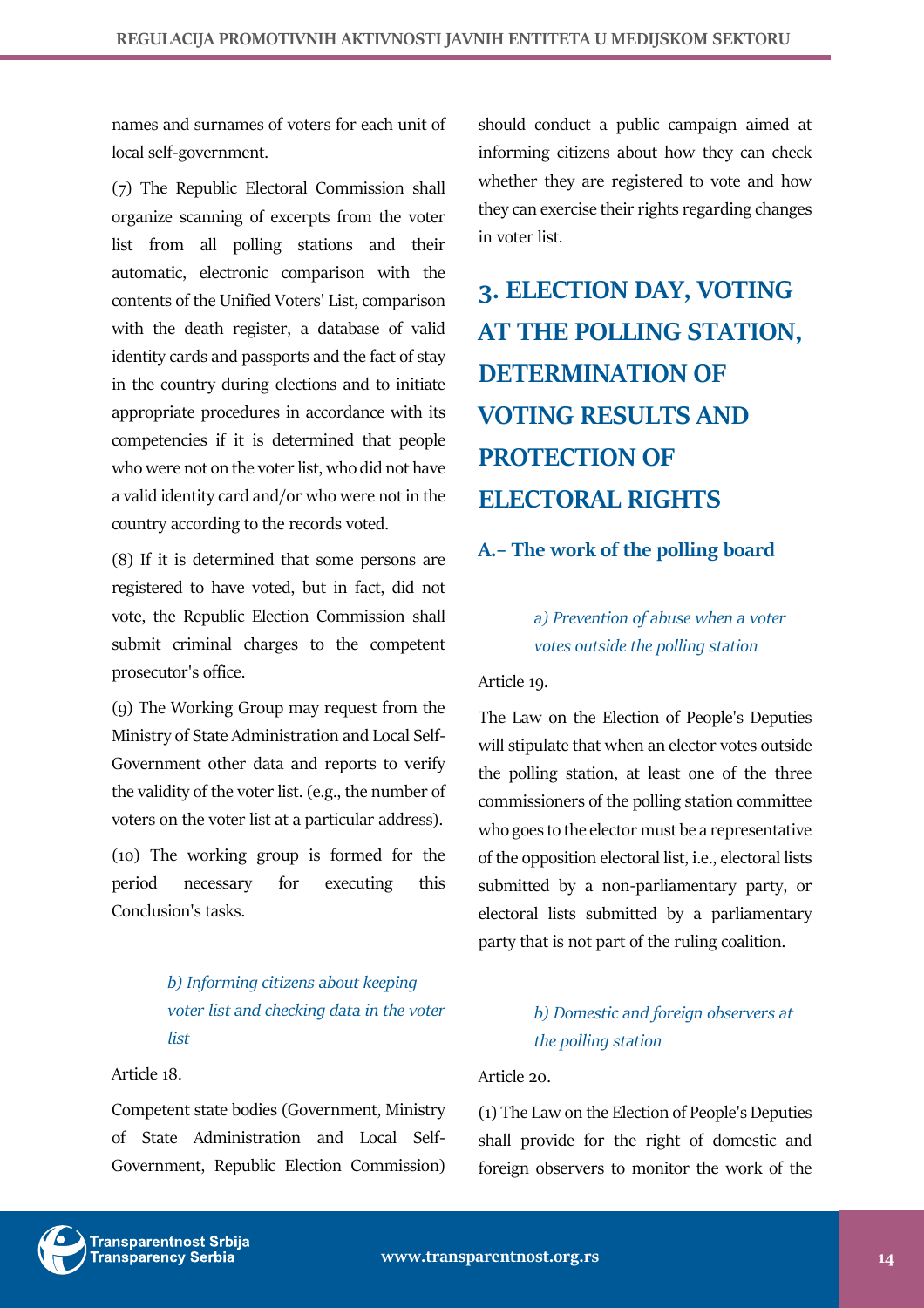polling station committee at all times, from the moment they take over the election material to the moment they submit it after the voting is over.

(2) The Law on the Election of People's Deputies and the acts of the Republic Election Commission shall especially emphasize the right of domestic and foreign observers to attend the opening of the ballot box, the counting of votes and the determination of results at the polling station.

# <span id="page-14-0"></span>*c) Position of representatives of opposition electoral lists at the polling station*

Article 21.

(1) The Law on Election of Deputies and acts of the Republic Electoral Commission should primarily emphasize the right of members and deputy members of polling stations appointed on the proposal of opposition electoral lists to monitor the polling station committee work at the polling station and in particular the counting of ballots and filling in the minutes of the work of the polling station committee.

(2) The Law on Election of Deputies and acts of the Republic Electoral Commission should emphasize the obligation of the President of the Polling Station Committee to encourage representatives of opposition parties in the Polling Station Committee to check certain election activities, including whether valid and invalid ballots are well classified, whether the votes received by individual electoral lists are well counted, etc.

# *TS comment:*

*It is unclear why such emphasis is needed at all, because all members of polling stations should be able to monitor the work of the polling station committee, count ballots and fill in the minutes of the work of the polling station committee.*

> <span id="page-14-1"></span>*d) Special insistence on preventing certain irregularities in the work of polling stations*

#### Article 22.

In the Law on Election of Deputies and acts of the Republic Election Commission should be emphasized that it is prohibited to keep parallel lists, use mobile phones, and that only members of the polling station committee, accredited domestic and foreign observers and electors who came to vote may stay at the polling station.

#### *TS comment:*

*This amendment seems essential from the point of view of the integrity of the election process. However, it should not be limited to mobile phones but also to other devices that can serve the same purpose (remote communication, audio and video recording).*

> <span id="page-14-2"></span>*e) Establishing legal procedures for eliminating errors in the minutes of the work of the polling station committee*

#### Article 23.

(1) The Law on the Election of People's Deputies should prescribe the procedure according to which, when receiving election material in the presence of representatives of the polling station committee and members of the local

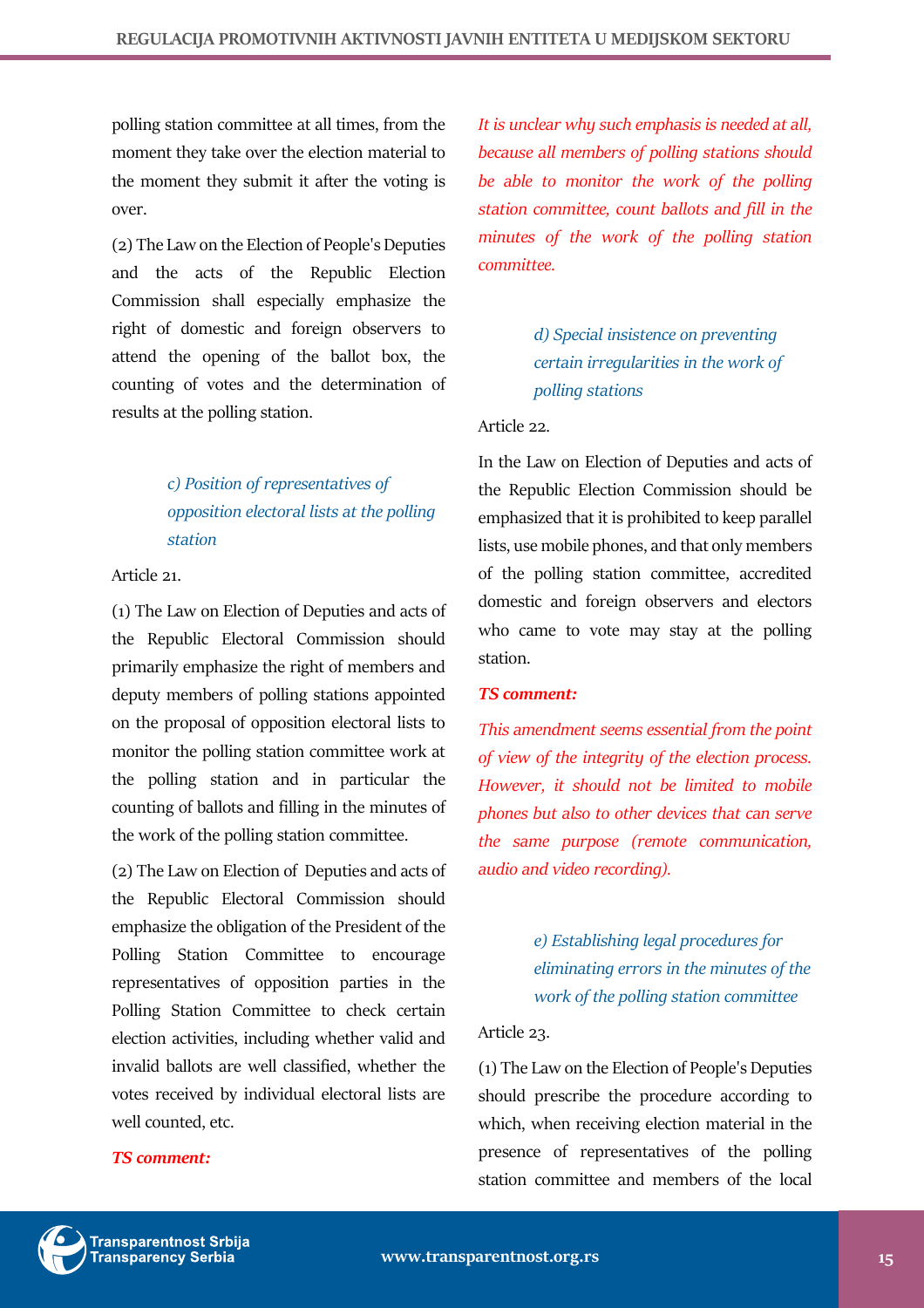election commission, logical-accounting control of the minutes of the polling station committee is performed.

(2) The Law on the Election of People's Deputies should prescribe that gross irregularities in filling in the minutes of the work of the polling station committee shall lead to repeated voting at the polling station.

# <span id="page-15-0"></span>**B. – Determining the results of voting and protecting the right to vote**

# *a) Competence to decide on complaints*

# <span id="page-15-1"></span>Article 24.

The Law on Election of Deputies should provide for three-level protection of the right to vote when it is violated by improper work of the polling station committee so that the request for annulment of voting at the polling station in the first instance is decided by the local election commission, that an objection may be lodged against the decision of the local election commission with the Republic Election Commission, and that an appeal against the decision of the Republic Election Commission may be lodged with the Administrative Court.

# <span id="page-15-2"></span>*b) Cancellation of voting at the polling station ex officio*

# Article 25.

(1) The Law on Election of Deputies should provide for the possibility for ex officio election annulment bodies to annul voting at a polling station if they determine 1) that the number of ballots in the ballot box is greater than the

number of voters who voted; 2) that the committee enabled a person who is not registered in the excerpt from the voter list to vote and 3) that there is no checklist in the ballot box, i.e., that the checklist is not filled in or signed by the first voter and at least one member of the polling station committee and 4) that the total number used and unused ballots that are in the bag for election material higher than the number of received ballots.

(2) The Law on Election of Deputies should provide for the possibility for ex officio election bodies to issue a decision stating that the results of the voting cannot be determined at a specific polling station if 1) voting at that polling station was not held or was interrupted, and not continued 2) if they do not receive the minutes of the work of the polling station committee 3) if the submitted minutes were not signed by any member of the polling station committee, or 4) if there are gross and unavoidable logical and computational errors in filling in the minutes of the polling station committee.

# *c) Publication of objections*

# <span id="page-15-3"></span>Article 26.

The Law on Election of Deputies should stipulate the obligation of the Republic Election Commission to publish on its website all submitted legal remedies in the election process and decisions on those legal remedies.

# *TS comment:*

*This is a beneficial novelty for gaining insight into the integrity of the election process and the quality of the REC's work.*

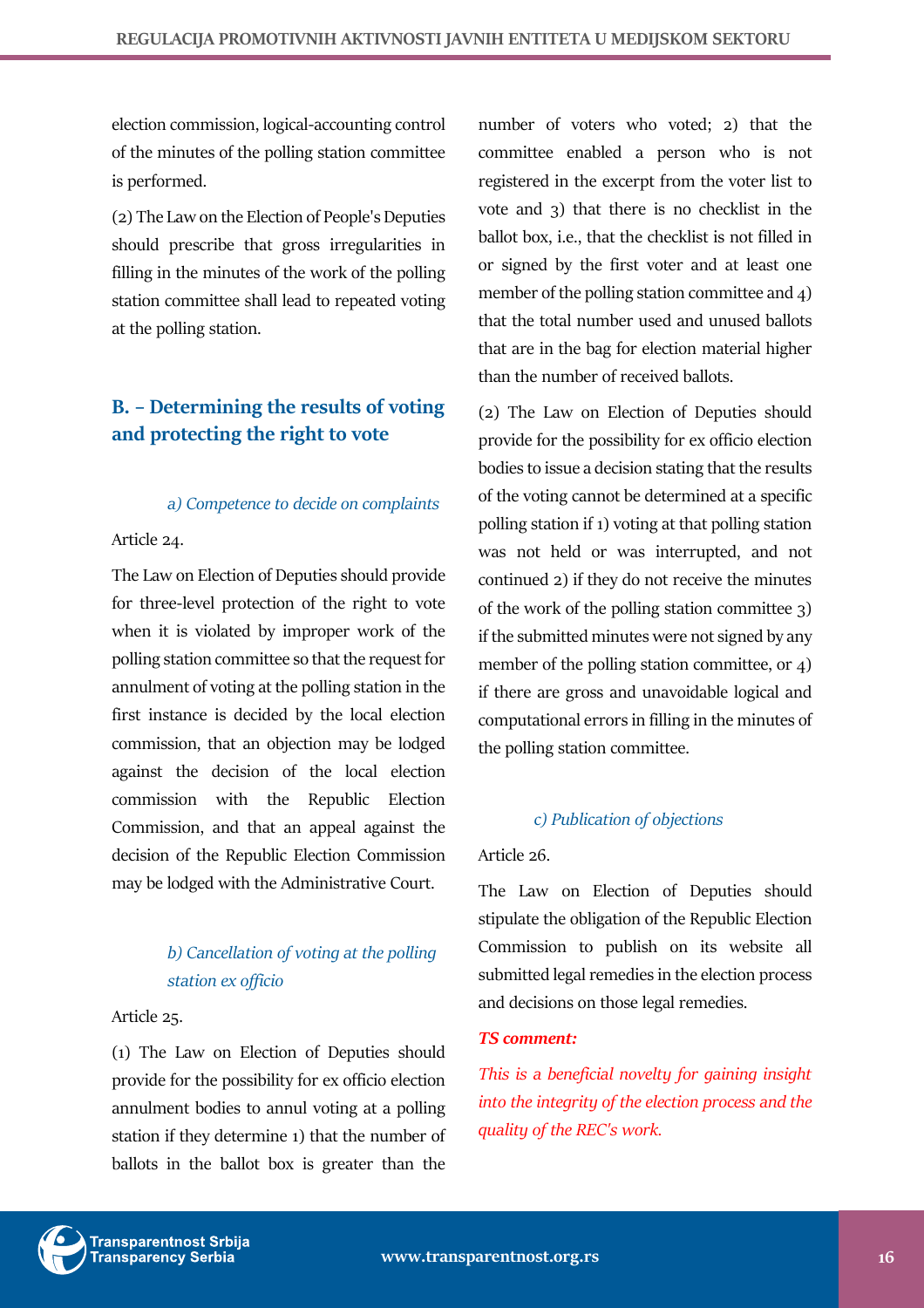<span id="page-16-0"></span>*d) Special rights of members of the REC regarding the control of the regularity of the election process*

# Article 27.

(1) In the Law on Election of Deputies and bylaws of the Republic Election Commission, it is necessary to emphasize that each member of the Republic Election Commission and the local election commission has the right to inspect the entire election material, count election material from each polling station and check whether the elector who provided his address and unique personal identification number voted.

(2) A decision on correcting the polling station committee's work minutes shall be made for the polling station where the discrepancy between the minutes on the polling station committee work and the content of the election material has been determined.

(3) The minutes on the polling station committee work and the decision on its correction shall be published on the website of the Republic Election Commission.

# *TS comment:*

*This also seems to be a useful novelty for protecting the integrity of the election process.*

# <span id="page-16-1"></span>*e) Control of the accuracy of the polling station committee work according to a random sample*

Article 28.

(1) At the request of the submitter of the proclaimed opposition electoral list which won more than 2% of the votes, and which is submitted within 24 hours from the closing of polling stations, the Republic Election

Commission shall determine the accuracy of % of polling stations on the territory of each city, municipality and city municipality.

(2) If the requirements for control of the accuracy of the minutes on the work of polling stations according to a random sample cover more than 5% of polling stations, control of the accuracy of the minutes on the work of polling stations shall be performed at those polling stations where most voters are registered.

(3) If the control of the accuracy of the minutes of the work of polling stations determines a discrepancy between the content of election material and the minutes of the work of the polling station more than 10% at the level of all controlled polling stations from the city, municipality and city municipality, the accuracy of the minutes of the work of the polling station committee will be checked with another 5% of polling stations.

(4) If after additional control a discrepancy is found between the content of election material and the minutes of the polling station more than 10% at the level of all controlled polling stations from the territory of the city, municipality and city municipality, the accuracy of the minutes of the polling station polling stations on the territory of the municipality, i.e., the city or city municipality.

(5) A decision on the correction of the minutes of the work of the polling station committee shall be made for the polling station where the discrepancy between the minutes of the work of the polling station committee and the content of the election material has been determined.

(6) The minutes of the work of the polling station committee and the decision on its

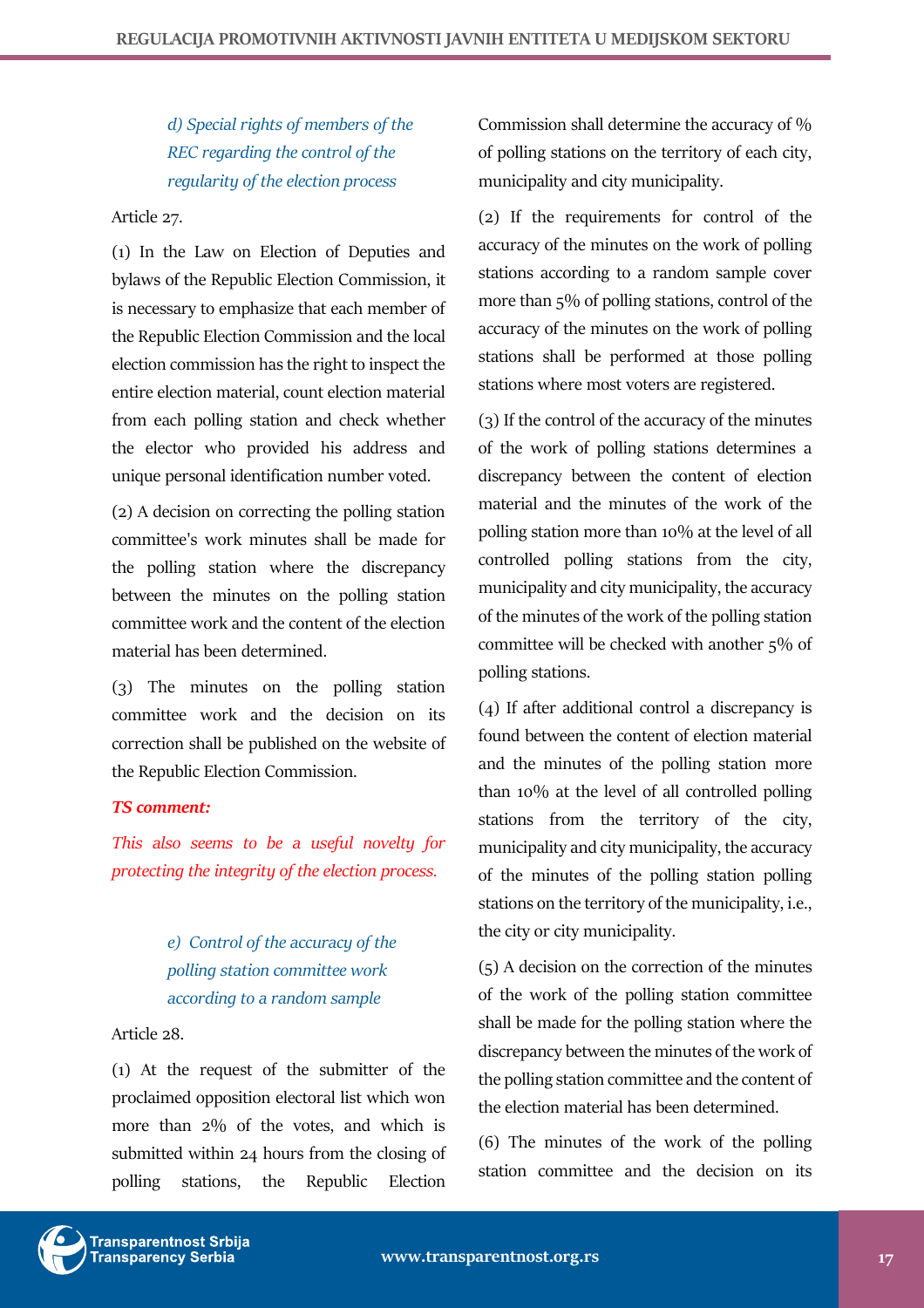correction shall be published on the website of the Republic Election Commission.

(7) If there is a reasonable suspicion that a major discrepancy between the minutes of the polling station and the content of election material is the result of conscious and intentional activities aimed at determining the false election result, the Republic Election Commission shall file criminal charges with the competent public prosecutor's office.

#### *TS comment:*

*Čini se da je i ovo korisna novina za zaštitu integriteta izbornog postupka.*

# <span id="page-17-0"></span>**C. – Electoral census**

#### Article 29.

(1) Amendments to the law on the Election of People's Deputies shall remain in force, stipulating that the electoral threshold is 3%.

(2) An electoral list that has passed the electoral threshold, and according to the system of the highest quotient does not have any mandate, must be assigned a mandate on account of the electoral list with the lowest quotient, which is not a minority electoral list and won at least two mandates.

# <span id="page-17-1"></span>**4. FINANCING ELECTION CAMPAIGN AND PREVENTING ABUSE OF PUBLIC RESOURCES IN ELECTION CAMPAIGN**

# <span id="page-17-2"></span>**A. – Allocation of funds from public sources to finance the political campaign**

Article 30.

(1) The Law on Financing Political Activities should change the criteria for financing election campaign expenses so that 30% of the funds are distributed in equal amounts to the submitters of electoral lists who stated during the submission of the electoral list that they will use funds from public sources, and that 70% of the funds be distributed to the electoral lists that won seats in proportion to the number of seats won.

(2) The Law on Financing of Political Activities should stipulate that submitter of electoral lists, who have submitted a statement that they will use funds from public sources to cover the election campaign, and who have not given an election guarantee, may receive the corresponding part of the funds after the elections if they achieve the legally prescribed election result.

#### *TS comment:*

*The changes will provide a juster representation of electoral lists than has been the case so far. However, the issue of determining that amount from the point of view of the purpose of financing remains unresolved. Namely, if the goal of budget grants is to ensure the equal presentation of the program of election participants, then it would be appropriate to divide 100% of budget grants into equal parts and in equal amounts, not just 30%. If the purpose is to reduce the parties' dependence on financiers in order to prevent their influence on* 

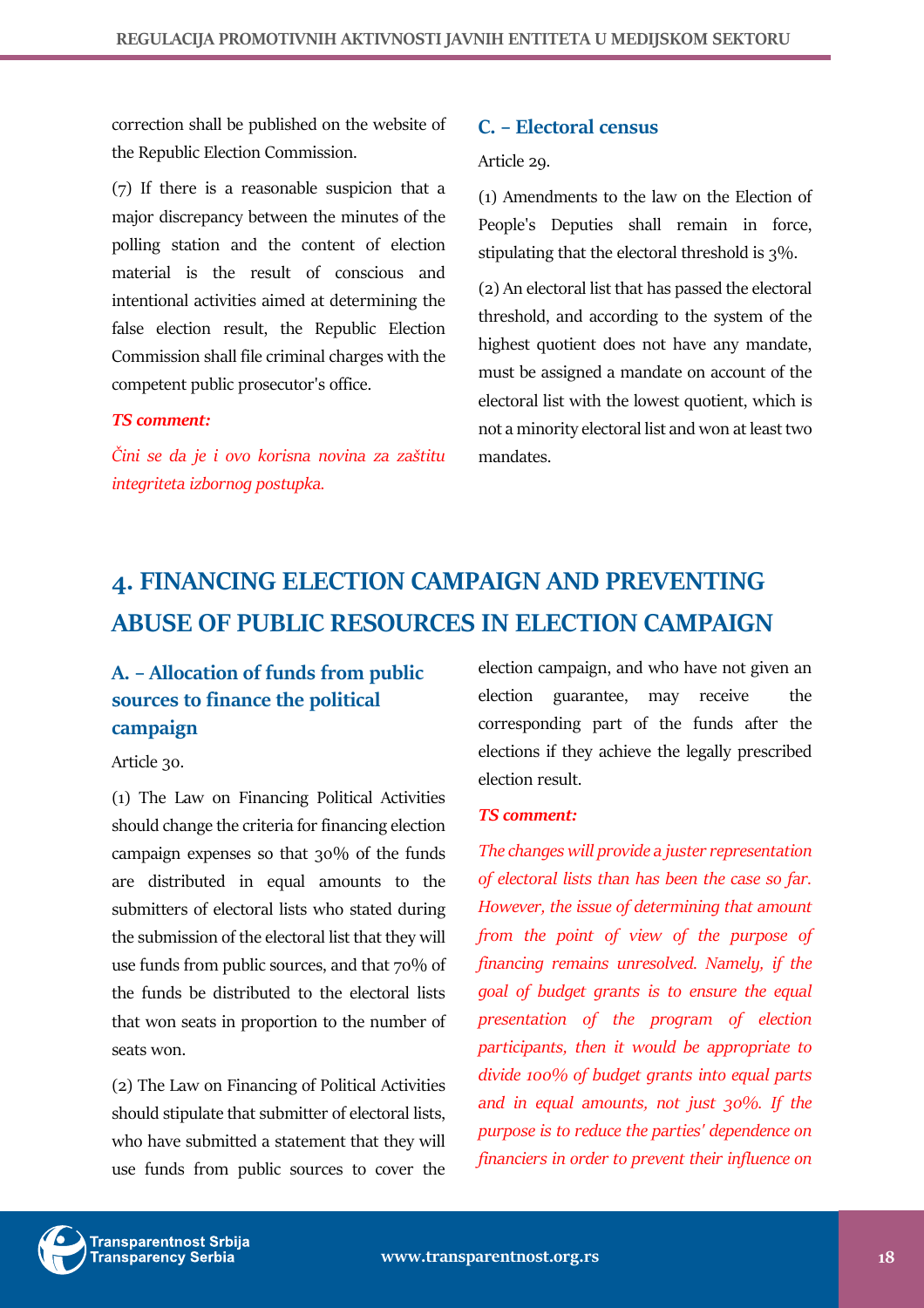*the adoption of the law, then it is appropriate to distribute 100% of the funds only to those participants who entered the Assembly. In any case, the amount allocated from the budget for representation of parties and candidates should not depend on the amount of tax revenues in the budget for a given year and the number of declared electoral lists, but on pre-determined minimum costs of presenting electoral lists. According to the current legal solution (which has not changed since 2003), the parties will receive more money individually when the number of participants in the elections is smaller. Such a situation is contrary to logic (because there is less competition and the need for paid promotion).*

*The exact effects of this measure are still unknown because the draft budget of the Republic of Serbia for 2022 has not been published. If the basis for the calculation were the same as this year during the parliamentary elections, all participants would divide 245,343,000 dinars into equal parts. In the presidential elections, all candidates would similarly divide 408,905,000 dinars. Having in mind the previous experiences with the number of electoral lists (about 20), that means that each of them could count on close to 100,000 euros from the budget for their activities (they received about 63,000 euros in last year's elections). Those parties that also propose presidential candidates (where the number of candidates is usually smaller, and in 2017 there were 11 of them) would also receive over 300,000 euros from the budget.*

*Although two types of elections will be held simultaneously this year, and as many as three in the capital, the Agreement does not envisage*  *any changes when it comes to the parallel conduct of several election campaigns. The development of additional rules for such situations would be justified when it comes to covering the costs from the budget (because the parties that nominate presidential candidates to run such a campaign together with the one for the parliamentary elections, and not separately). Another problem is the classification of costs into one or another type of campaign, which has so far been arbitrary because there was no duty to clearly indicate which elections are covered by which paid ad, nor rules on how costs related to multiple types of expenses must be classified (e.g., that they must be divided equally into parliamentary and presidential campaigns).*

# <span id="page-18-0"></span>**B. – Publication of a preliminary report on election campaign expenses**

#### Article 31.

Amendments to the Law on Financing Political Activities should stipulate that submitters of electoral lists participating in the election campaign submit to the Agency for the Prevention of Corruption a preliminary report on election campaign expenses five days before the day set for voting.

# *TS comment:*

*This novelty can be helpful but to a very limited extent. Namely, as TS has already pointed out to the participants in Dialogue, the publicity of funding data can be more easily ensured by introducing the obligation to publish data from a special account that each election participant is obliged to use to fund the campaign. There is* 

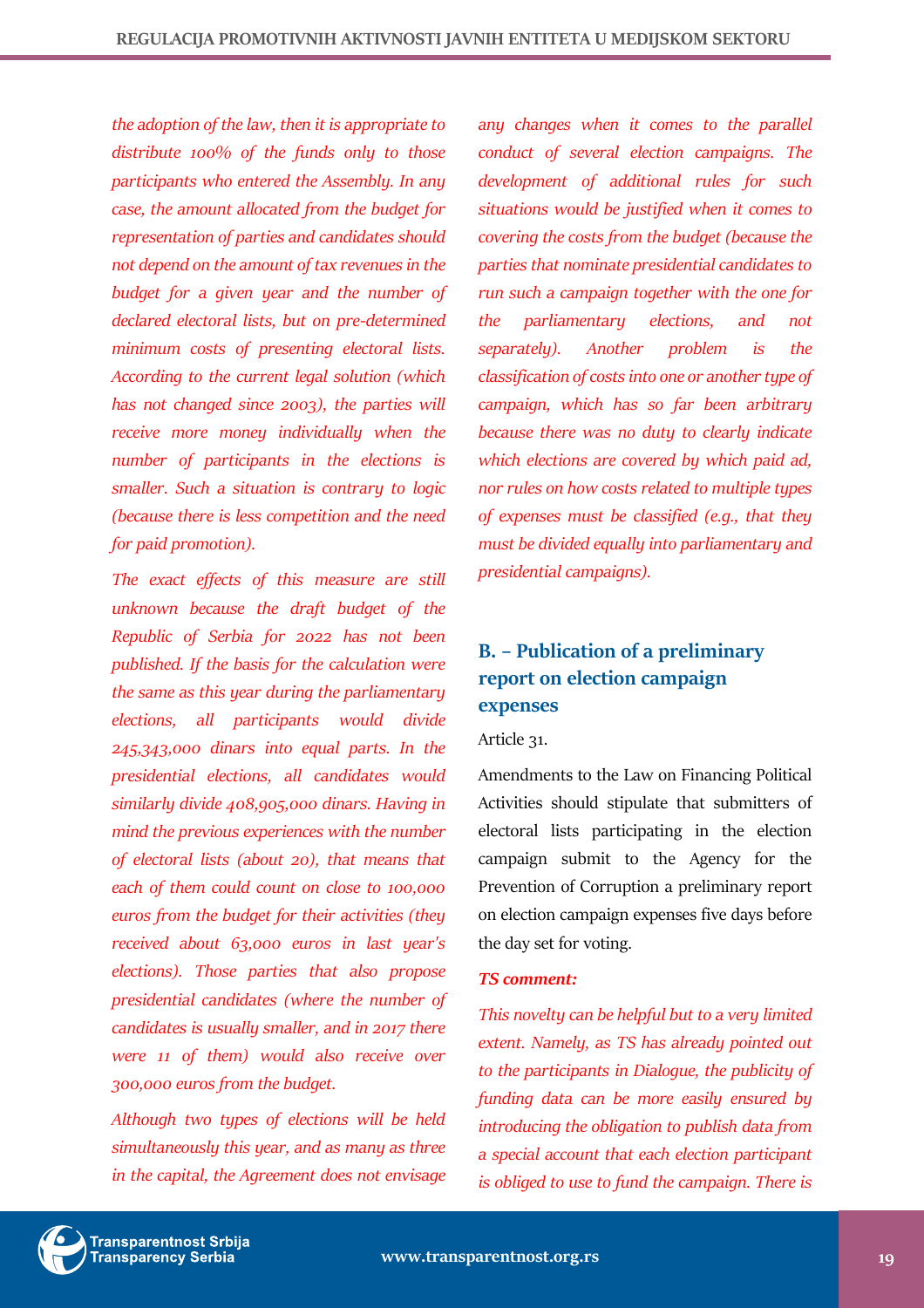*no need for parties, coalitions and groups of citizens to prepare special preliminary reports. On the other hand, insight into transactions on accounts can be provided daily, which would give citizens a more comprehensive insight. However, given the fact that the majority of campaign costs are paid only after the completion of the campaign, the introduction of an obligation for parties to publish their records of commitments (e.g., contract advertising on TV stations, billboards, etc.) would be a more significant contribution to transparency.*

# <span id="page-19-0"></span>**C. – Special restrictions for public officials in the election campaign**

Article 32.

Amendments to the Law on Prevention of Corruption stipulate that, ten days before the day set for voting, the media cannot report on official public gatherings where infrastructure and other facilities are opened (roads, bridges, schools, hospitals, factories, etc.), i.e., mark the start of construction such facilities if public officials who are candidates for the President of the Republic, deputies and councillors of city assemblies or municipalities participate in these gatherings.

#### *TS comment:*

*It is entirely inappropriate for any media bans to be prescribed in the Law on Prevention of Corruption. This issue could be the subject of media laws (a draft of a new Law on Public Information and Media is currently being prepared) or general election laws. On the other hand, the subject of regulation in the Law on Prevention of Corruption can and should be prohibitions, restrictions and duties related to* 

*public officials - what they may or may not do in the run-up to elections. In that sense, it is unjustified: a) that the new restrictions are set only for ten days before the elections, and not for the entire period of the election campaign; b) that the ban is related exclusively to public gatherings where infrastructure and other facilities are opened (roads, bridges, schools, hospitals, factories, etc.), or marks the beginning of construction of such facilities (e.g., essentially the same problematic situation occurs when a public official visits works that have already started and not completed, but also when without a public meeting, but with the participation of a public official, for example at a press conference, or through online media, promotion of the beginning or end of work); c) the fact that the ban is related only to situations when those public officials who are also candidates for the President of the Republic, deputies and councillors of city and municipal assemblies participate in rallies. Namely, promotional activities with the same effect in practice are performed by officials who are not candidates in the elections but are "seen" as candidates for a position in the executive branch (e.g., Prime Minister, Minister, Mayor), or who indirectly promote the party to which they belong.*

# <span id="page-19-1"></span>**D. – Equal access to local community premises**

#### Article 33.

The Ministry of State Administration and Local Self-Government shall send a letter to local selfgovernment units requesting them to allow all participants in this Dialogue, as well as all registered political parties, including those

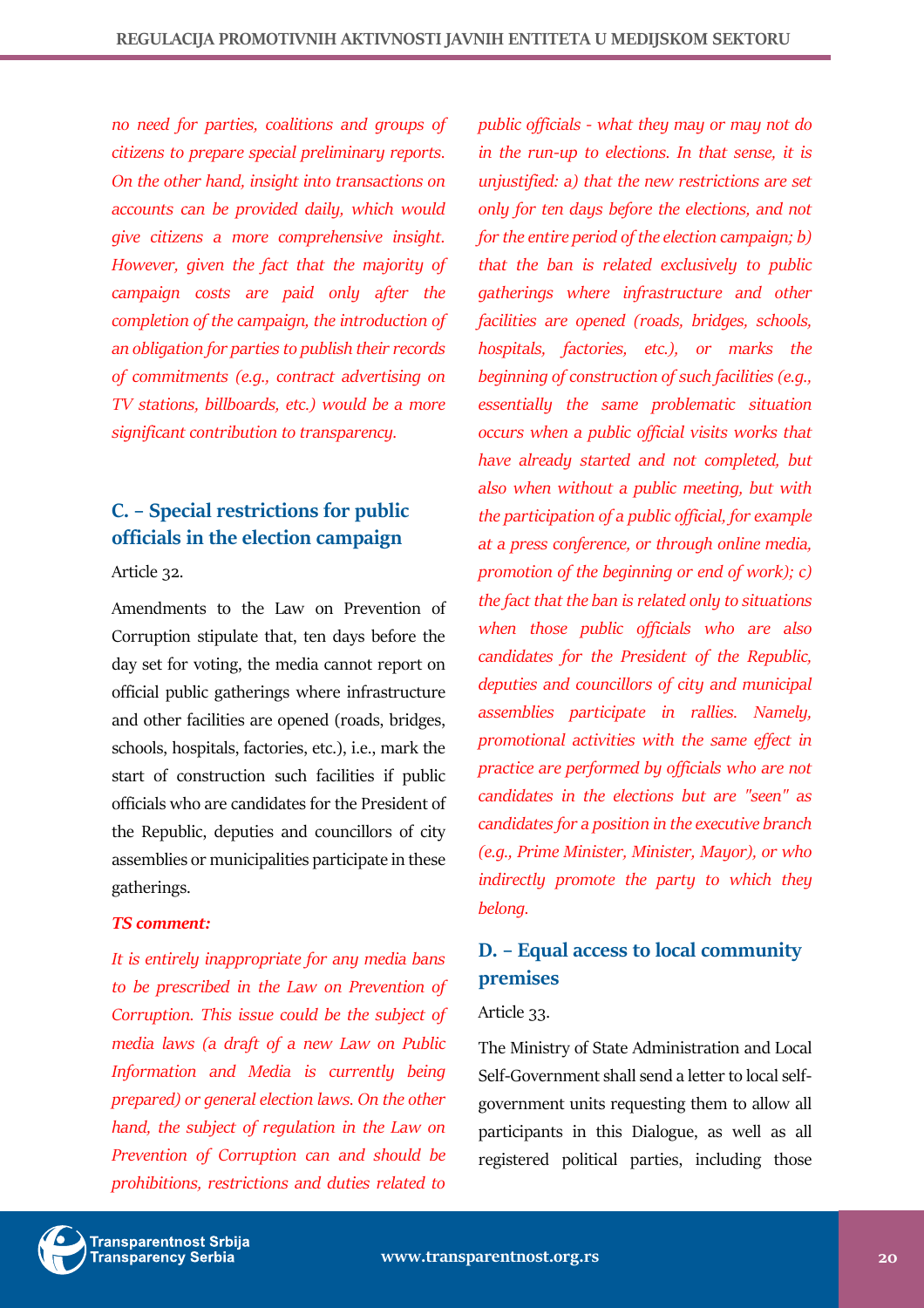without deputies and councillors, free use of local community premises for their political activities, but so that during the election campaign, groups of citizens who are the proposers of the declared electoral list, i.e. the declared candidate, would have the right to free use of the premises of local communities.

# *TS comment:*

*Although this amendment is valuable, the treatment of other criminal offences related to the election process (e.g., abuse of office) should be monitored in the same way. In addition, it should be envisaged to inform the public about the actions of the prosecutor's offices on such criminal charges. Equal or even greater attention should be paid to promoting safe ways of reporting such crimes and educating citizens about what is forbidden but often happens at polling stations. (for example, the voter violates the secrecy of the ballot by publishing or providing someone with a recording used ballot).*

# <span id="page-20-0"></span>**E. – Special activities to combat crimes against suffrage**

# Article 34.

The Ministry of Justice will address the Republic Public Prosecutor with a proposal to open special registers and records on criminal offences against electoral rights based on Article 148, paragraph 2 of the Rulebook on Administration in Public Prosecutor's Offices during the elections.

# *TS comment:*

*Although this amendment is valuable, the treatment of other criminal offences related to the election process (e.g., abuse of office) should*  *be monitored in the same way. In addition, it should be envisaged to inform the public about the actions of the prosecutor's offices on such criminal charges. Equal or even greater attention should be paid to promoting safe ways of reporting such crimes and educating citizens about what is forbidden but often happens at polling stations. (for example, the voter violates the secrecy of the ballot by publishing or providing someone with a recording used ballot).*

# <span id="page-20-1"></span>**5. ROLE OF THE MEDIA IN THE ELECTION PROCESS**

# <span id="page-20-3"></span><span id="page-20-2"></span>**A.– Common rules for all media**

*a) Defining the methodology of media monitoring*

Article 35.

(1) The regulatory body for electronic media shall, through a transparent process, determine the methodology for monitoring the media during the election campaign, which will ensure trust and transparency of monitoring and will be based on quantitative and qualitative parameters.

(2) The methodology shall be prepared in consultation with the Interim Supervisory Authority and in accordance with European best practices.

# *TS comment:*

*It is not regulated in detail how to ensure transparency of the methodology development process, nor will there be a public debate before special rules are established.*

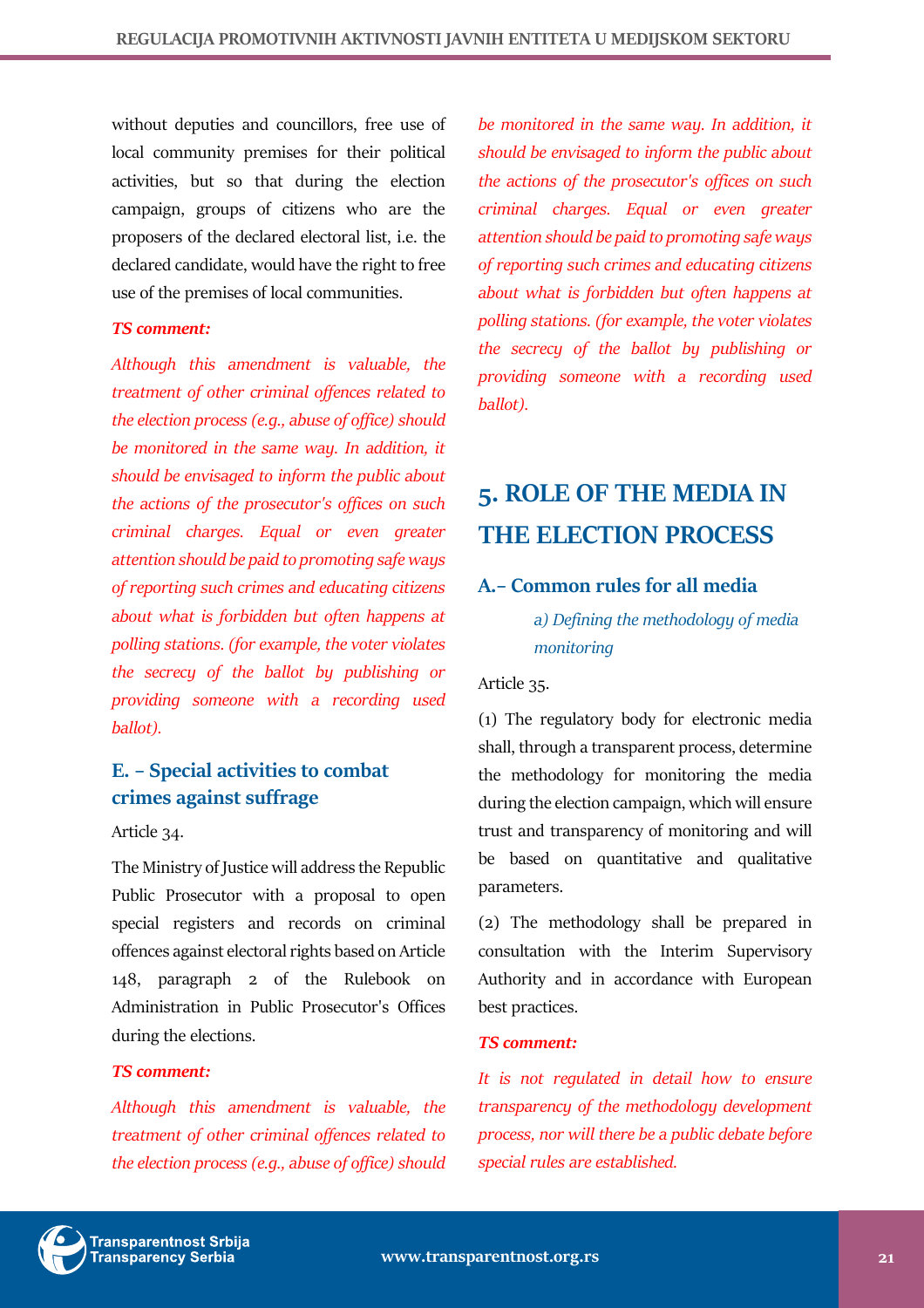# <span id="page-21-0"></span>*b) Publishing political advertising officials*

# Article 36.

(1) Public media services and other media with an information program, both terrestrial and cable, will be legally obliged to publish a price list of political advertising.

(2) The criteria according to which the price of political advertising is determined must be valid for all candidates in elections and submitters of declared electoral lists.

# *TS comment:*

*The introduction of the obligation to publish price lists helps apply the rules on financing political activities. However, it is not enough to provide only for the publication of price lists and that the criteria according to which the price is determined must be valid for all candidates. For example, based on this Agreement, it is not clear whether equality of criteria means equality of price or it is possible to negotiate different discounts depending on the quantity of advertising, whether it is possible to negotiate deferred payment and what rules will apply when advertising on the media is contracted through intermediaries.*

# <span id="page-21-1"></span>**B – Public media service**

Article 37.

(1) Public media services are obliged to act according to the principles of an impartial, fair and balanced representation of political entities, i.e. electoral lists and candidates in elections in the regular news program and special programs dedicated to the election campaign.

(2) It is especially recommended that the public media service organize radio and TV duels or confrontations to inform the public about the pre-election actions of candidates, i.e. submitters of electoral lists, to discuss specific current political issues.

# *TS comment:*

*A legal obligation exists to present the "program" of election participants, which is not mentioned here. The duels will be conducted according to "current political issues", but how these issues are defined has not been determined, i.e., it is unclear who will determine what is current and what is not. In addition, e.g., when confronting a candidate for President, it can easily happen that a current political issue is not a matter for which the President of the Republic is competent.*

# <span id="page-21-2"></span>*a) Establishment of an Interim Supervisory Body*

Article 38.

(1) A temporary supervisory body shall be established with the following competencies: 1) media monitoring, 2) consultations, 3) preparation and submission of reports on the application of RTS and RTV regulations, 4) giving opinions on the work of independent institutions and their decisions, 5) informing the public on its assessment and work, 6) monitoring the implementation of recommendations for private broadcasters with national coverage, 7) organizing regular press conferences and performing other tasks in accordance with this Agreement.

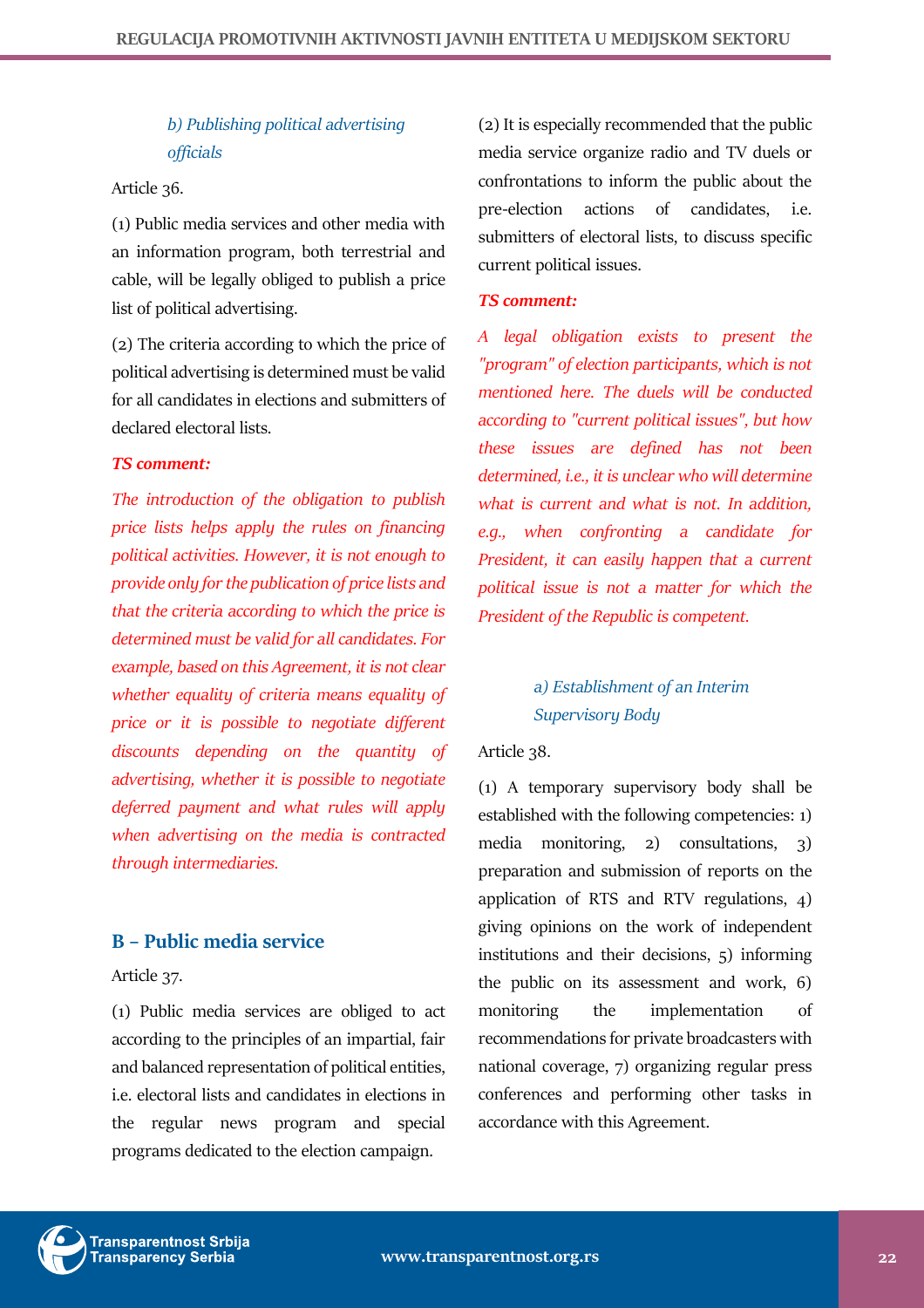(2) The composition of the Interim Supervisory Body should ensure political pluralism and professional expertise.

(3) The temporary supervisory body has 12 members.

(4) Six members shall be nominated by the Regulatory Body for Electronic Media (REM), and the remaining six members shall be nominated by the Speaker of the National Assembly after consultations with opposition parties participating in inter-party dialogues, under the auspices of the representatives of the European Parliament, and the remaining three representatives are elected on the proposal of the parties participating in the inter-party Dialogue under the auspices of the President of the National Assembly.

(5) The temporary supervisory body shall be established by the Government as its ad hoc body and shall provide it with the means and conditions for work

(6) The members of the Provisional Supervisory Body shall be appointed by the Minister of Culture and Information.

(7) No one who is a candidate on any electoral list may be a member of this body.

# *TS comment:*

*As TS has already commented in detail, the Government cannot be authorized to establish a temporary body with the stated competencies, that is, the Temporary Supervisory Body has already been formed contrary to the Law and the Rules of Procedure of the Government.*

# <span id="page-22-0"></span>*b) Adoption of a binding rulebook for the public media service*

# Article 39.

To better regulate the coverage of the election campaign, the Regulatory Body for Electronic Media, in consultation with the members of the Interim Supervisory Body, will adopt a binding rulebook for the Public Media Service (RTS and RTV), in line with ODIHR recommendations and applicable legal framework.

# *TS comment:*

*Based on the existing legal rules and obligations of the media, the obligations should apply not only to RTS and RTV, but also to other news media.*

# <span id="page-22-1"></span>*c) Establishment of a distribution key for the public media service*

Article 40.

(1) After announcing the elections, public media services are obliged to organize, without monetary or other compensation, the broadcasting of special programs dedicated to the elections, which aim to acquaint the public with the programs and ideas of all candidates on the principle of impartial, fair and balanced representation. , ie submitters of electoral lists.

(2) The pre-election program must be clearly separated from the rest of the program by an announcement and unsubscribe and clearly marked with a textual notice throughout the program.

(3) The public media service (RTS and RTV) is obliged to adopt a document within 5 days from the day of calling the elections, which will

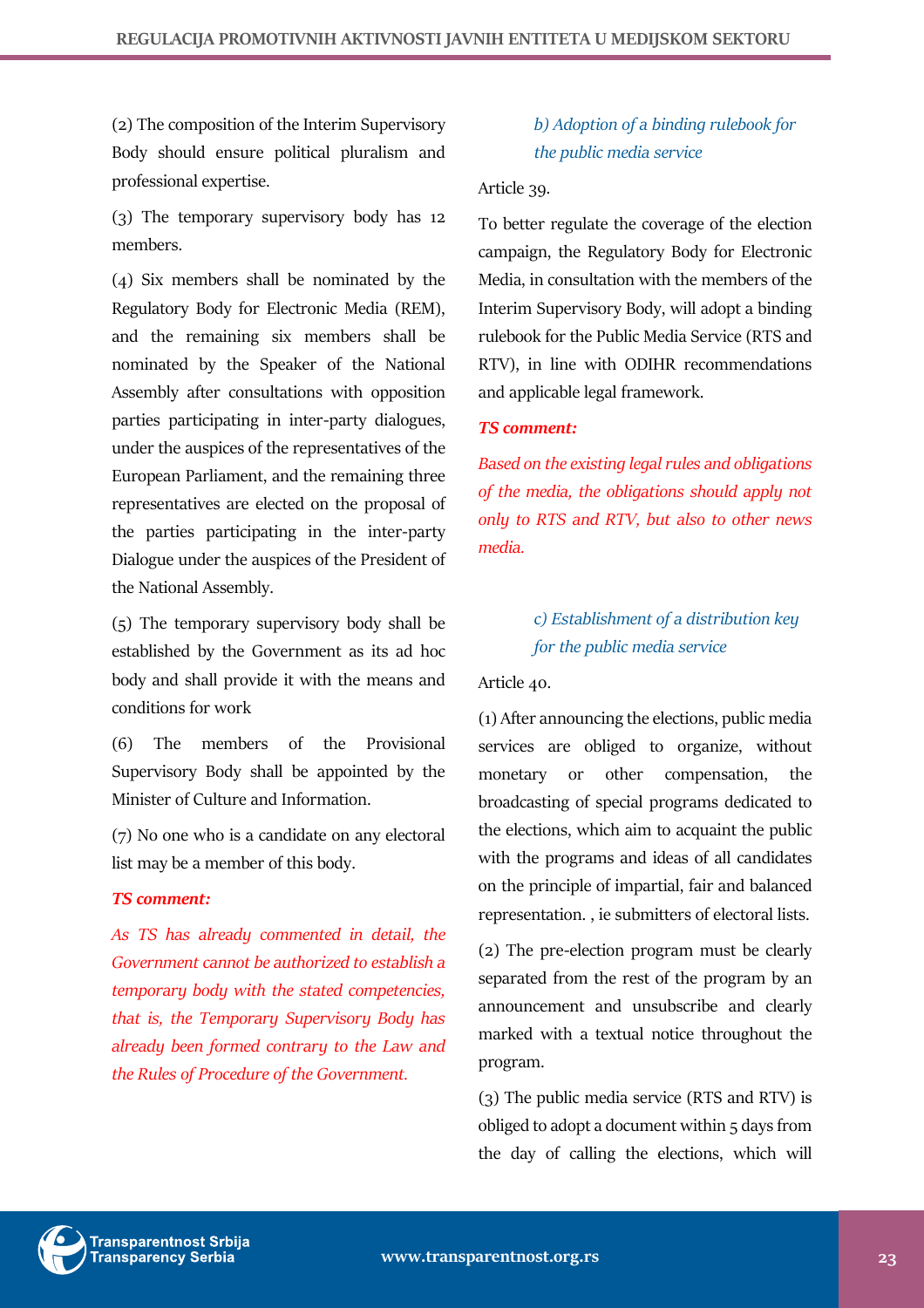establish the appropriate distribution key for political advertising on the public media service.

(4) When adopting the document referred to in paragraph 3 of this Article, the Public Media Service shall fully respect Article 7, paragraph 1, item 8 of the Law on Public Media Services, ensuring that all participants receive space in primetime RTS 1.

(5) The public service broadcaster will introduce self-regulation with full respect for the existing framework in order to ensure that all political actors receive adequate space in the prime time of RTS 1.

# <span id="page-23-0"></span>**C. – Private broadcasters with national coverage**

Article 41.

(1) The Regulatory Body for Electronic Media, in consultation with the members of the Interim Supervisory Body, shall issue recommendations for private broadcasters with

national coverage, terrestrial and cable, relating to the presentation of candidate programs and electoral lists during the election campaign.

(2) The President of the National Assembly, as a mediator in the inter-party Dialogue, shall address private broadcasters with national coverage, both terrestrial and cable, with a request to submit a reporting plan to the Working Group within 15 days of concluding this Agreement, both for the period before calling the elections and during the election campaign, which will be made in accordance with the principles of impartial, fair, balanced and lawful representation of political entities, i.e. electoral lists and candidates in elections, while respecting the strength of political entities and their own editorial policy.

#### *TS comment:*

*There is no legal basis for the Speaker of the National Assembly to address private broadcasters to submit a reporting plan.*

# <span id="page-23-1"></span>**6. CONTROL MECHANISM FOR IMPLEMENTATION OF THE AGREEMENT**

#### Article 42.

(1) The Control Body of the Inter-Party Dialogue shall be established, which is competent to monitor the implementation of this Conclusion.

(2) The control body consists of representatives of Serbian Progressive Party, Socialist Party of Serbia, "Dosta je bilo", Serbian Movement Dveri, Democratic Party of Serbia, Movement for Renewal of the Kingdom of Serbia, Serbian

Radical Party, Healthy Serbia, Serbian Party Zavetnici, Government, Ministry of State Administration and local self-governments and the Republic Election Commission and three representatives of other opposition parties who show interest in it.

(3) State bodies and holders of public authority are obliged to regularly inform the members of the Control Body about all activities undertaken in the implementation of this Conclusion.

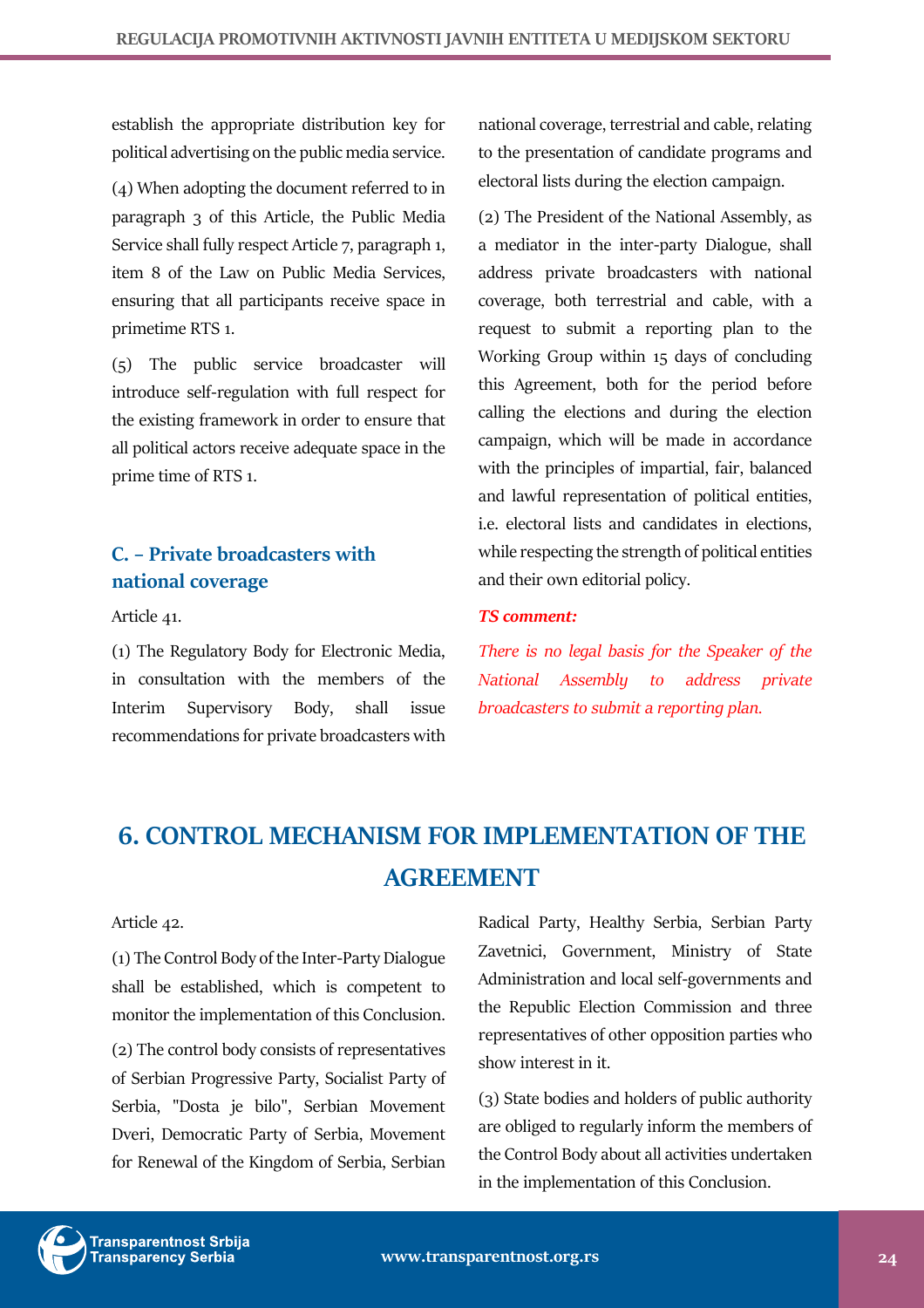(4) State bodies and holders of public authority are obliged to provide members of the Control Body with information on the activities they undertake if the regulations adopted based on this Conclusion are not applied in practice.

(5) The control body shall be formed with a mandate until the announcement of the final election results.

# *TS comment:*

*There is no legal basis for state bodies and holders of public authority to be obliged to regularly inform the members of the Control Body about the activities they undertake in the implementation of the Conclusion from the inter-party Dialogue. It is not clear who will form the "Control Body" and what its legal status is.*